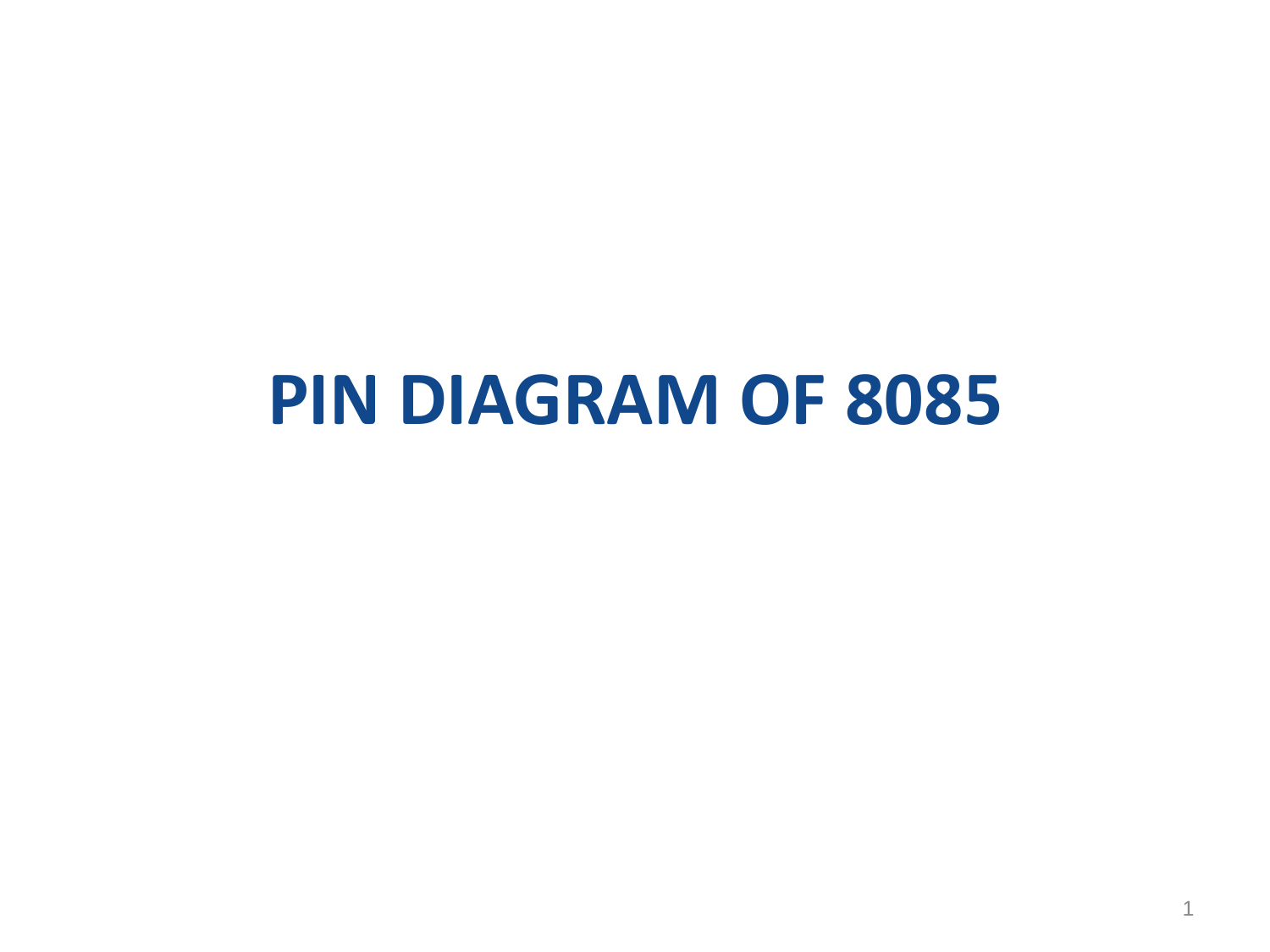# **Introduction to 8085**



- It was introduced in 1977.
- $\bullet$  It is 8-bit microprocessor.
- Its actual name is 8085 A.
- It is single NMOS device.
- It contains 6200 transistors approx.
- Its dimensions are 164 mm x 222 mm.
- $\bullet$  It is having 40 pins Dual-Inline-Package (DIP).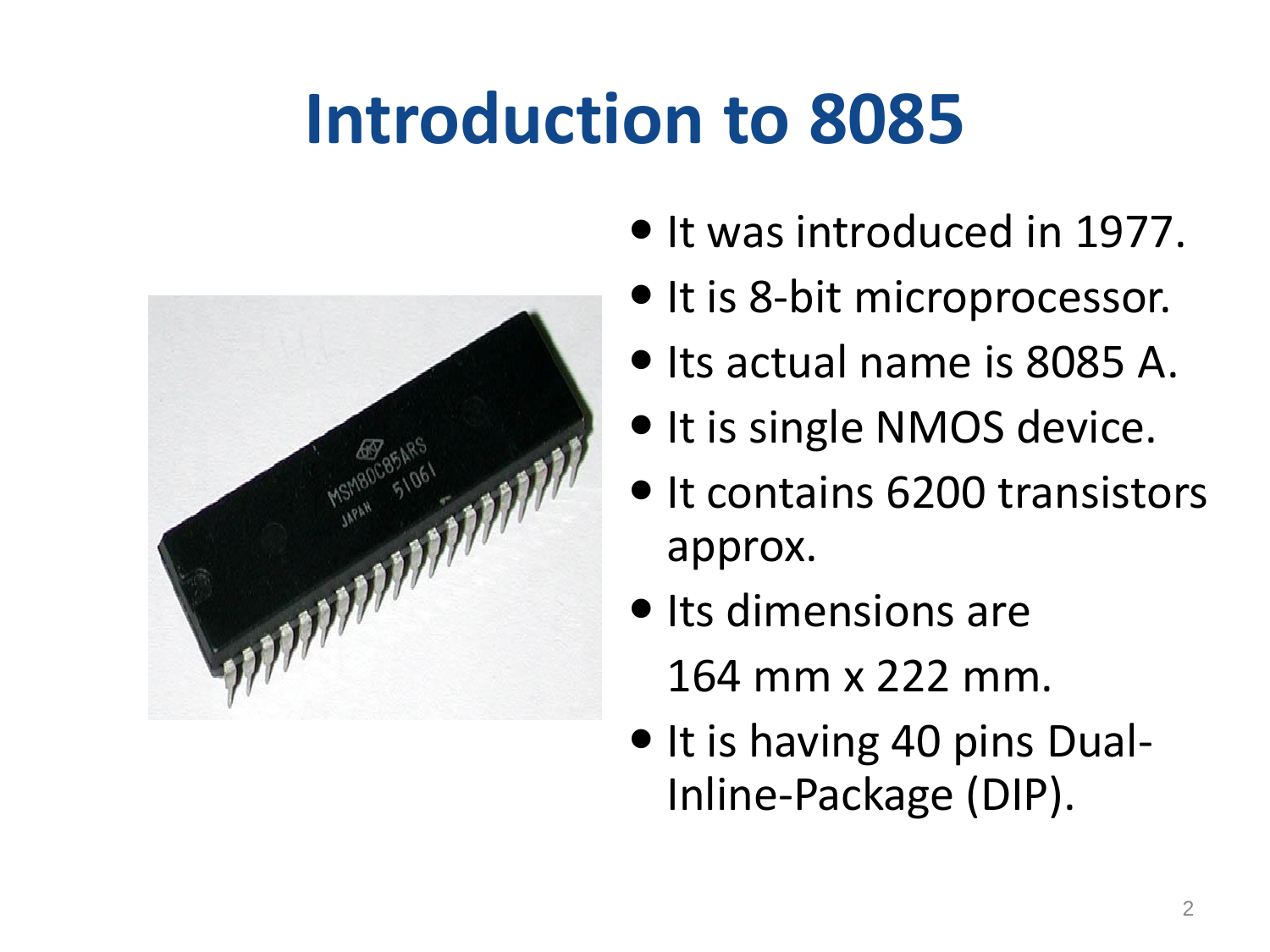# **Introduction to 8085**



- It has three advanced versions:
	- 8085 AH
	- 8085 AH2
	- 8085 AH1
- These advanced versions are designed using HMOS technology.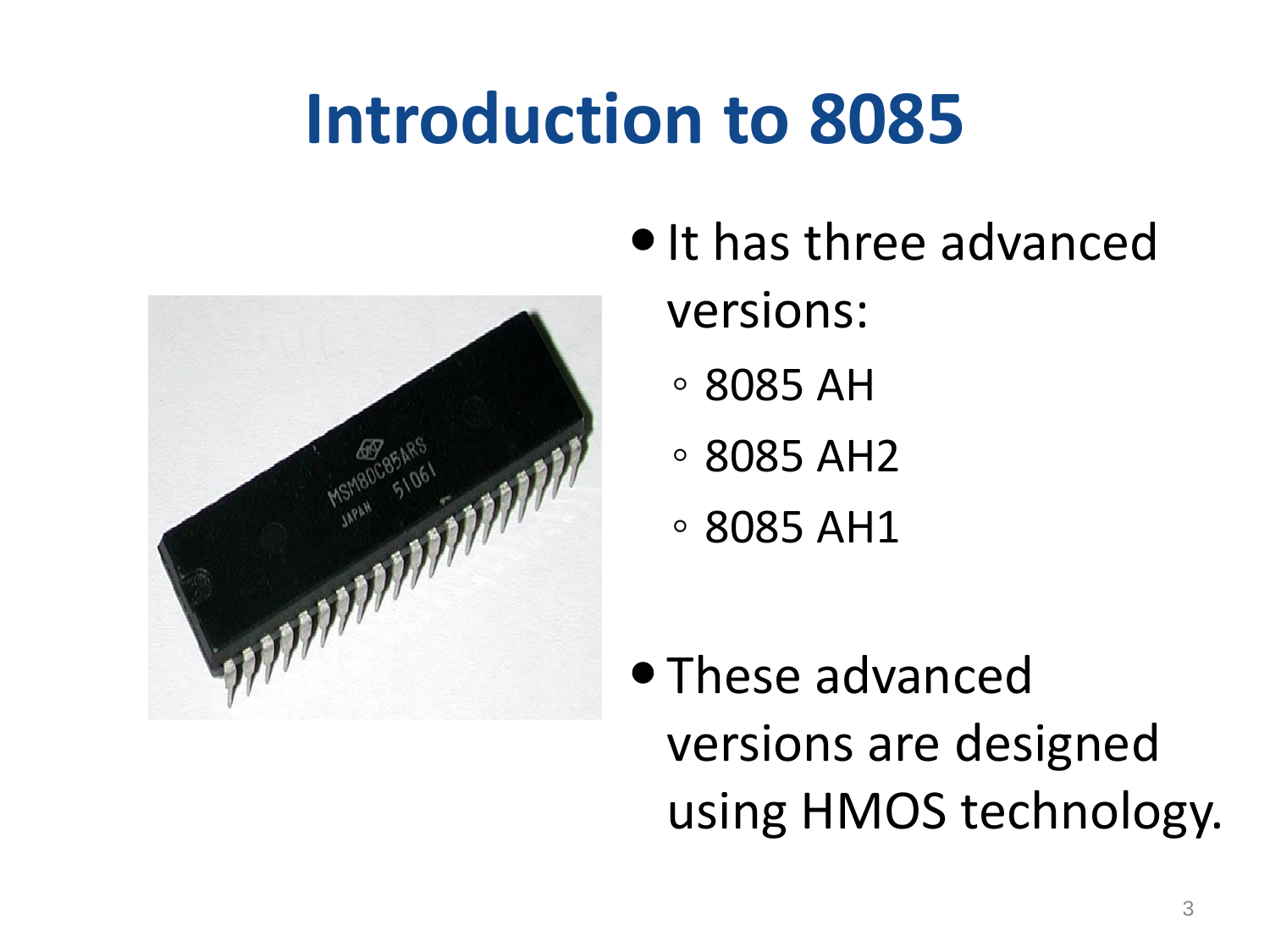# **Introduction to 8085**



- The advanced versions consume 20% less power supply.
- The clock frequencies of 8085 are:
	- $\circ$  8085 A 3 MHz
	- $\degree$  8085 AH 3 MHz
	- $\degree$  8085 AH2 5 MHz
	- $\degree$  8085 AH1 6 MHz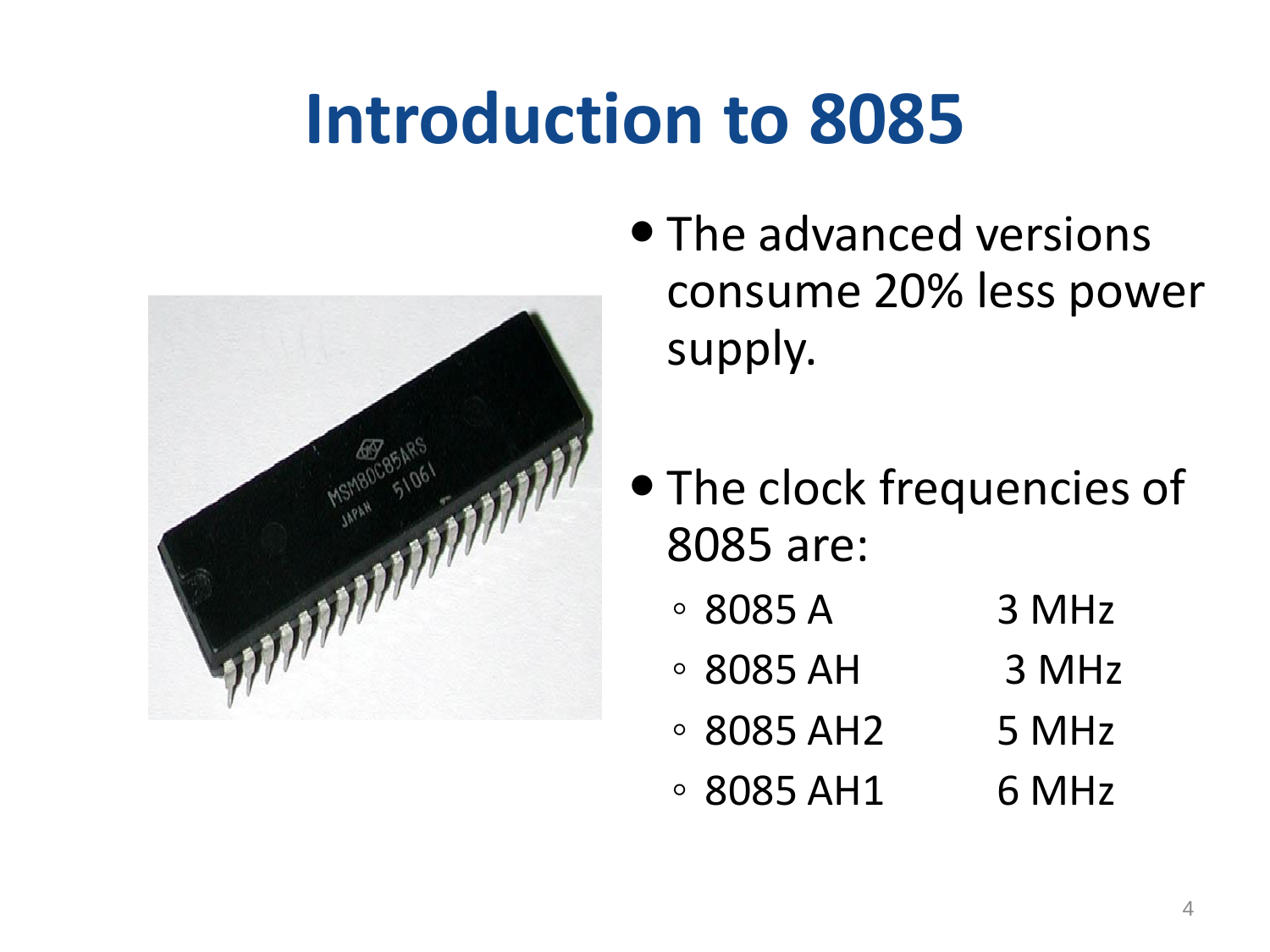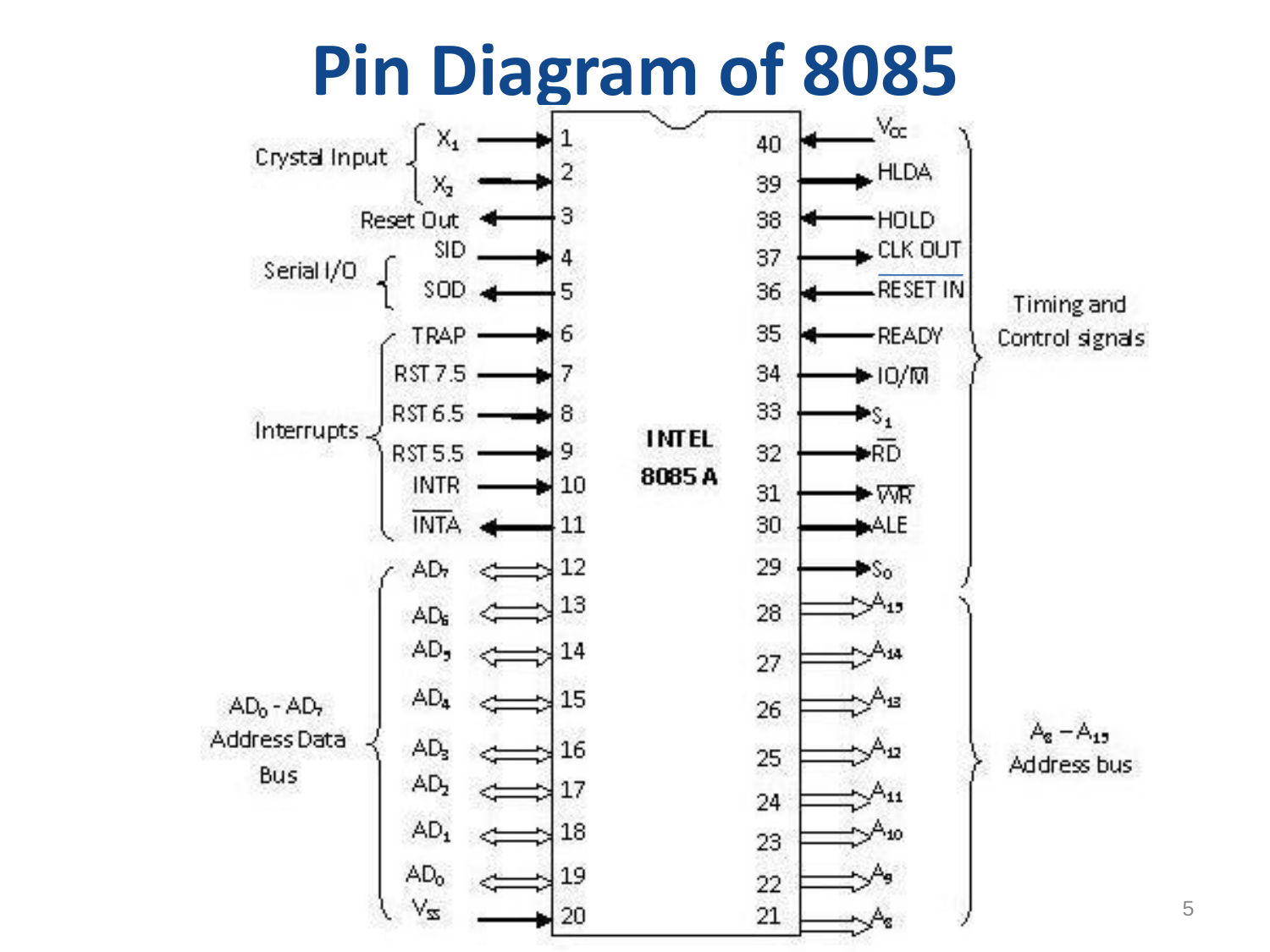# **X <sup>1</sup> & X 2**

Pin 1 and Pin 2 (Input)

- These are also called Crystal Input Pins.
- 8085 can generate clock signals internally.
- To generate clock, a crystal(or RC,LC network ) is connected at these two pins.
- The frequency is internally divided by two.

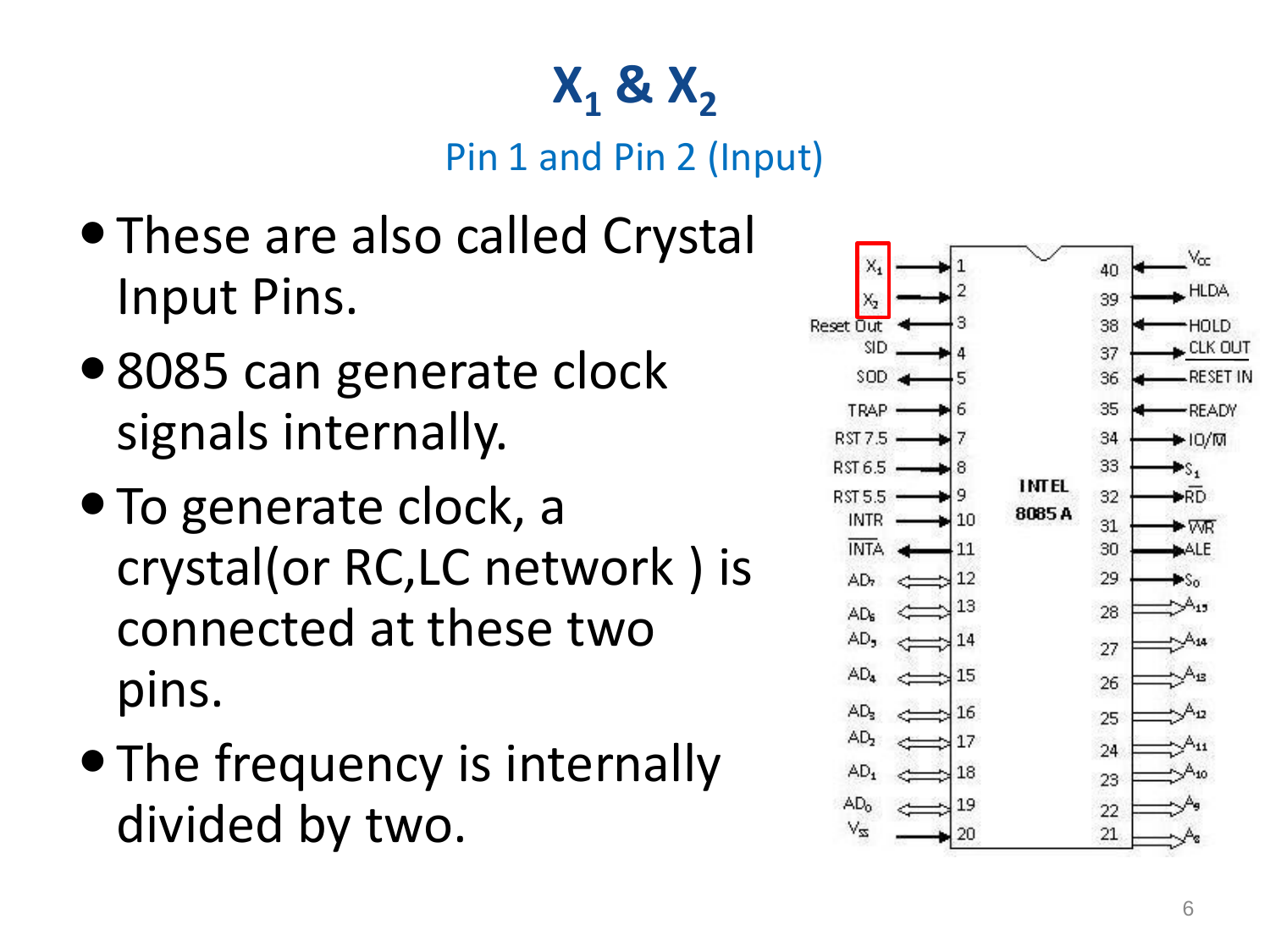# **RESET IN and RESET OUT**

Pin 36 (Input) and Pin 3 (Output)

### **RESET IN**:

- It is active low signal.
- $\bullet$  It is used to reset the microprocessor.

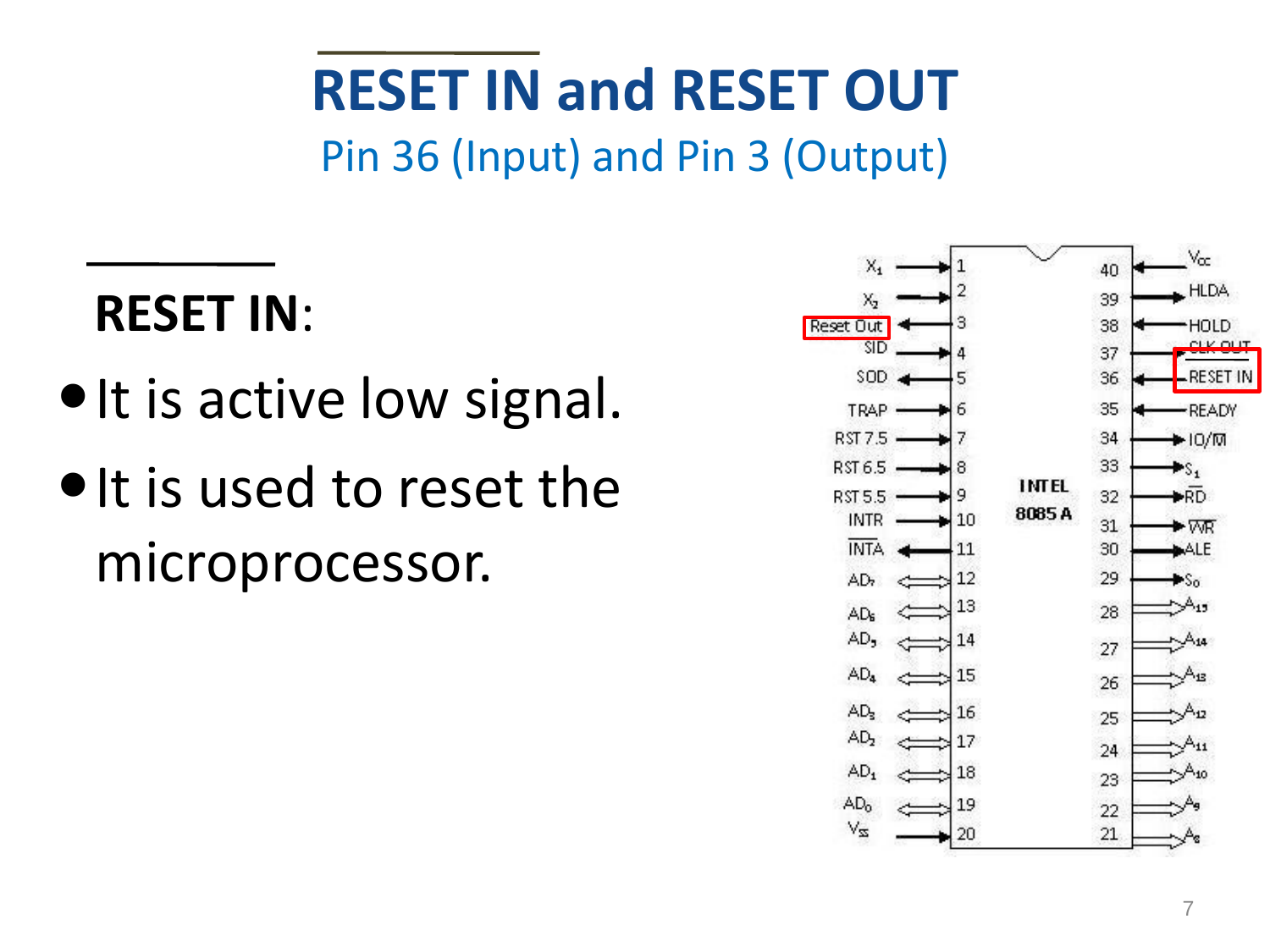# **RESET IN and RESET OUT**

Pin 36 (Input) and Pin 3 (Output)

#### **Resetting the microprocessor means:**

- Clearing the PC and IR.
- Disabling all interrupts (except TRAP).
- Disabling the SOD pin.
- All the buses (data, address, control) are tri-stated.
- Gives HIGH output to RESET OUT pin.

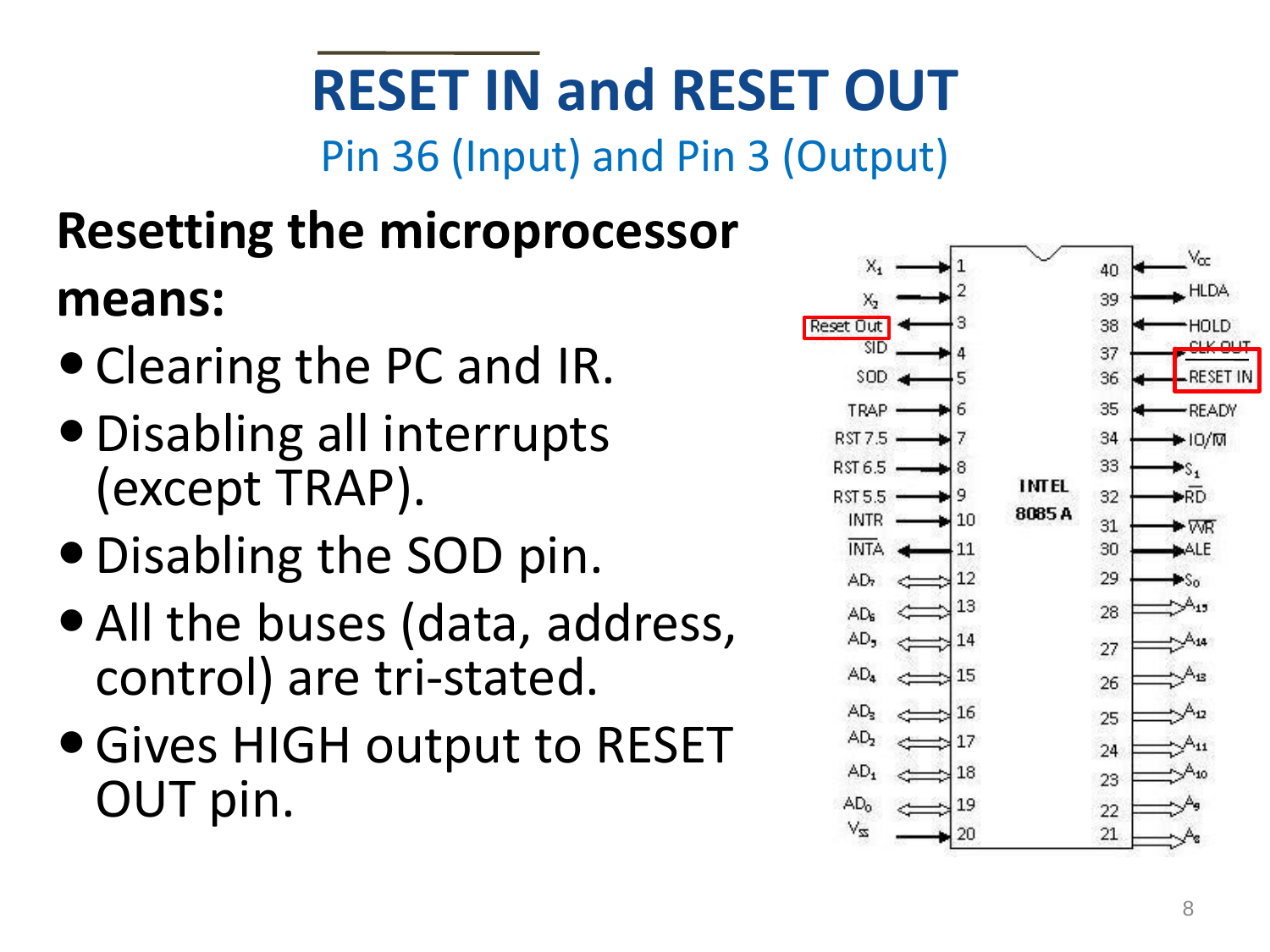# **RESET IN and RESET OUT**

Pin 36 (Input) and Pin 3 (Output)

#### **RESET OUT:**

- $\bullet$  It is used to reset the peripheral devices and other ICs on the circuit.
- It is an output signal.
- It is an active high signal.
- The output on this pin goes high whenever RESET IN is given low signal.
- The output remains high as long as RESET IN is kept low.

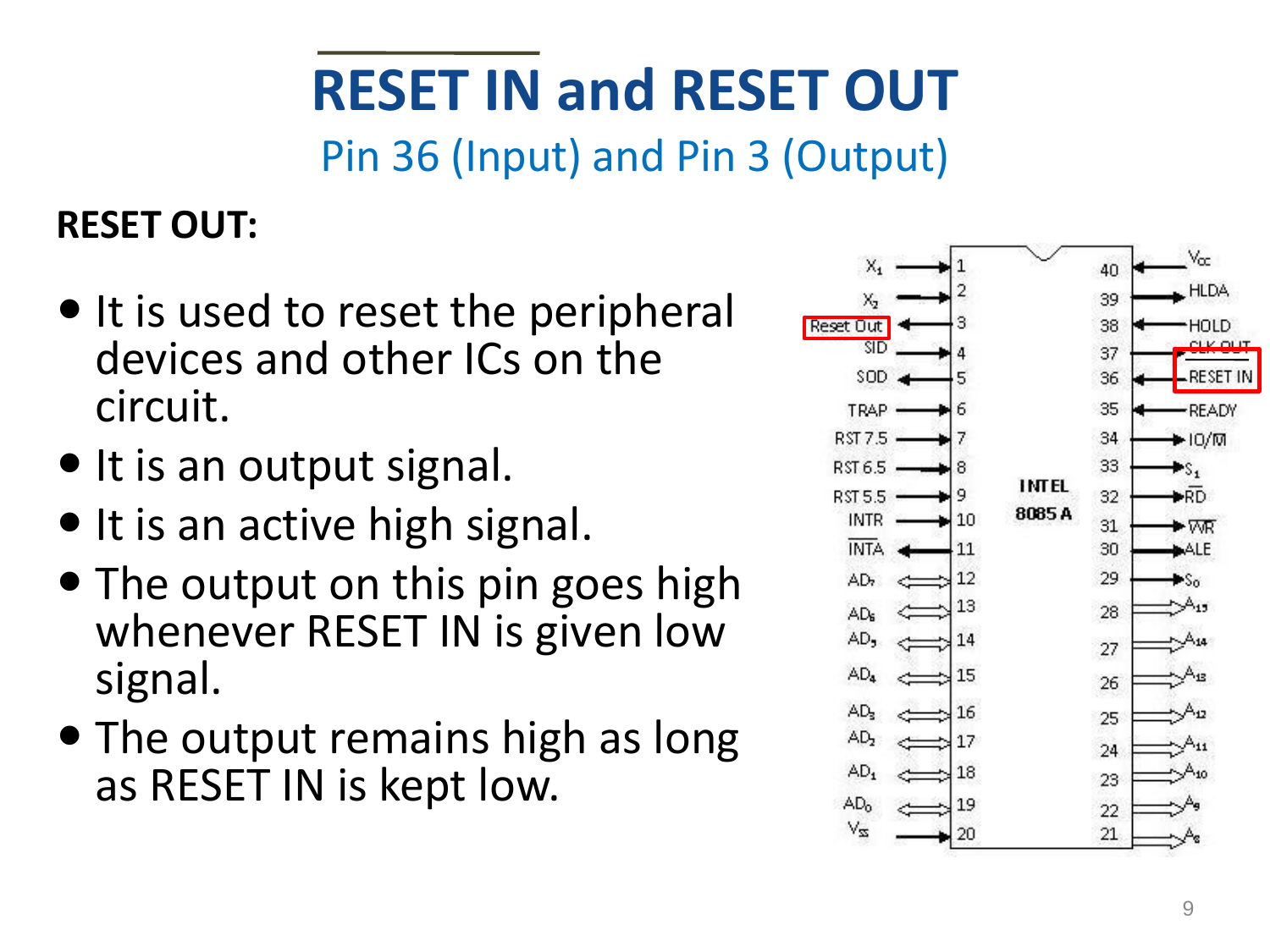# **SID and SOD**

Pin 4 (Input) and Pin 5 (Output)

#### **SID (Serial Input Data):**

- It takes 1 bit input from serial port of 8085.
- Stores the bit at the 8th position (MSB) of the Accumulator.
- RIM (Read Interrupt Mask) instruction is used to transfer the bit.

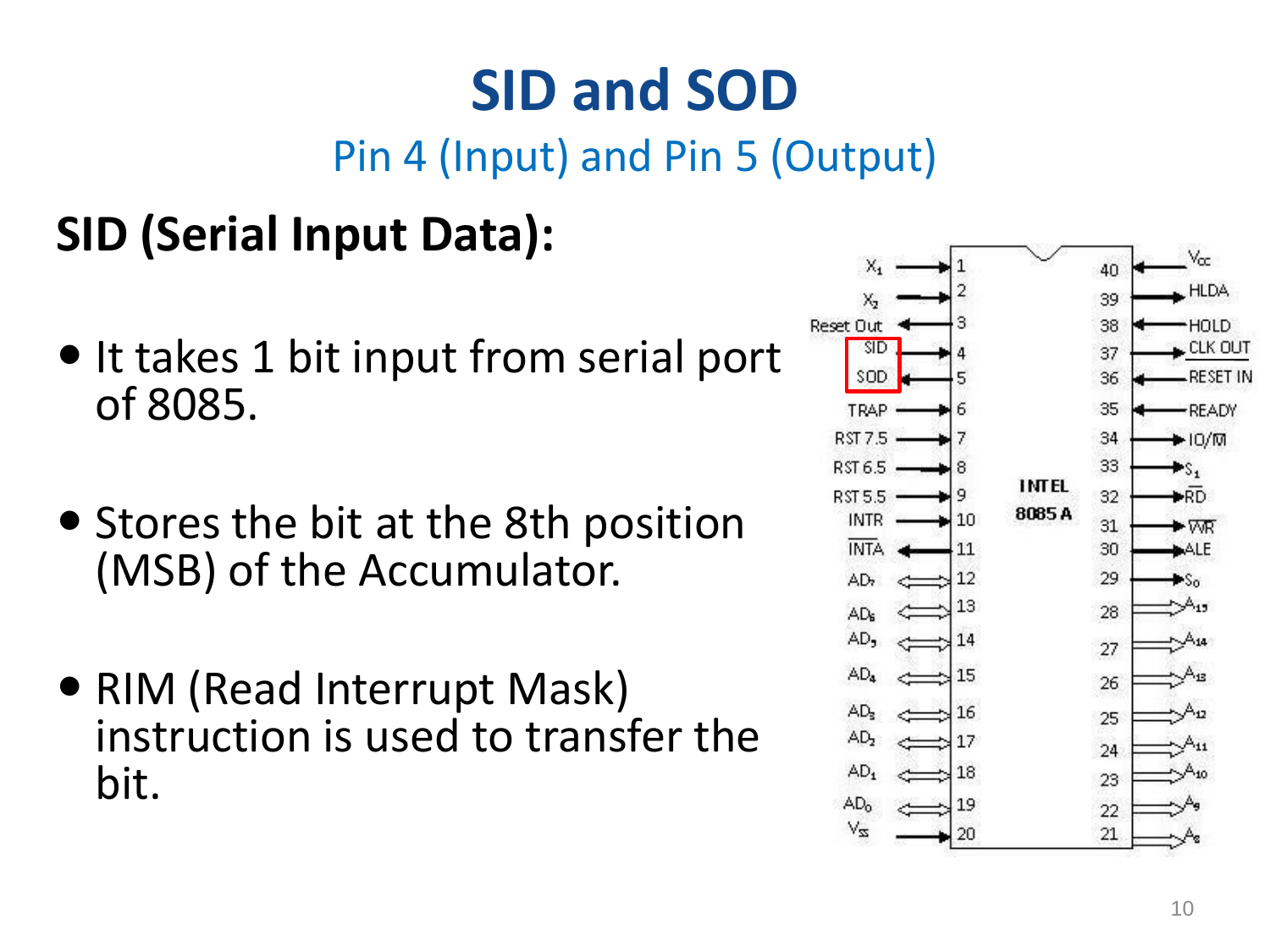# **SID and SOD**

#### Pin 4 (Input) and Pin 5 (Output)

- **SOD (Serial Output Data):**
- It takes 1 bit from Accumulator to serial port of 8085.
- Takes the bit from the 8th position (MSB) of the Accumulator.
- SIM (Set Interrupt Mask) instruction is used to transfer the bit.

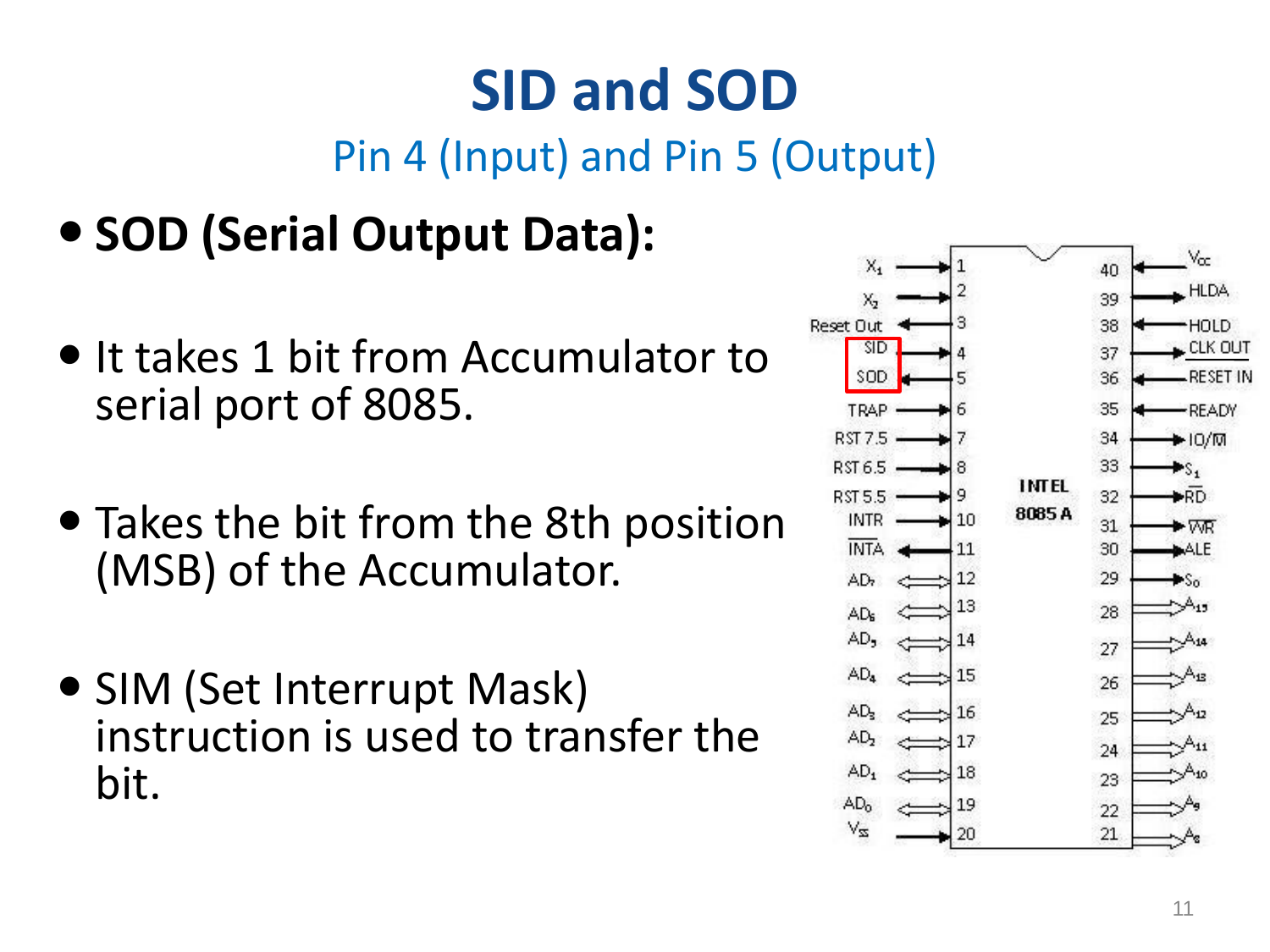# **Interrupt Pins**

#### **Interrupt:**

- $\bullet$  It means interrupting the normal execution of the microprocessor.
- When microprocessor receives interrupt signal, it discontinues whatever it was executing.
- $\bullet$  It starts executing new program indicated by the interrupt signal.
- Interrupt signals are generated by external peripheral devices.
- After execution of the new program, microprocessor goes back to the previous program.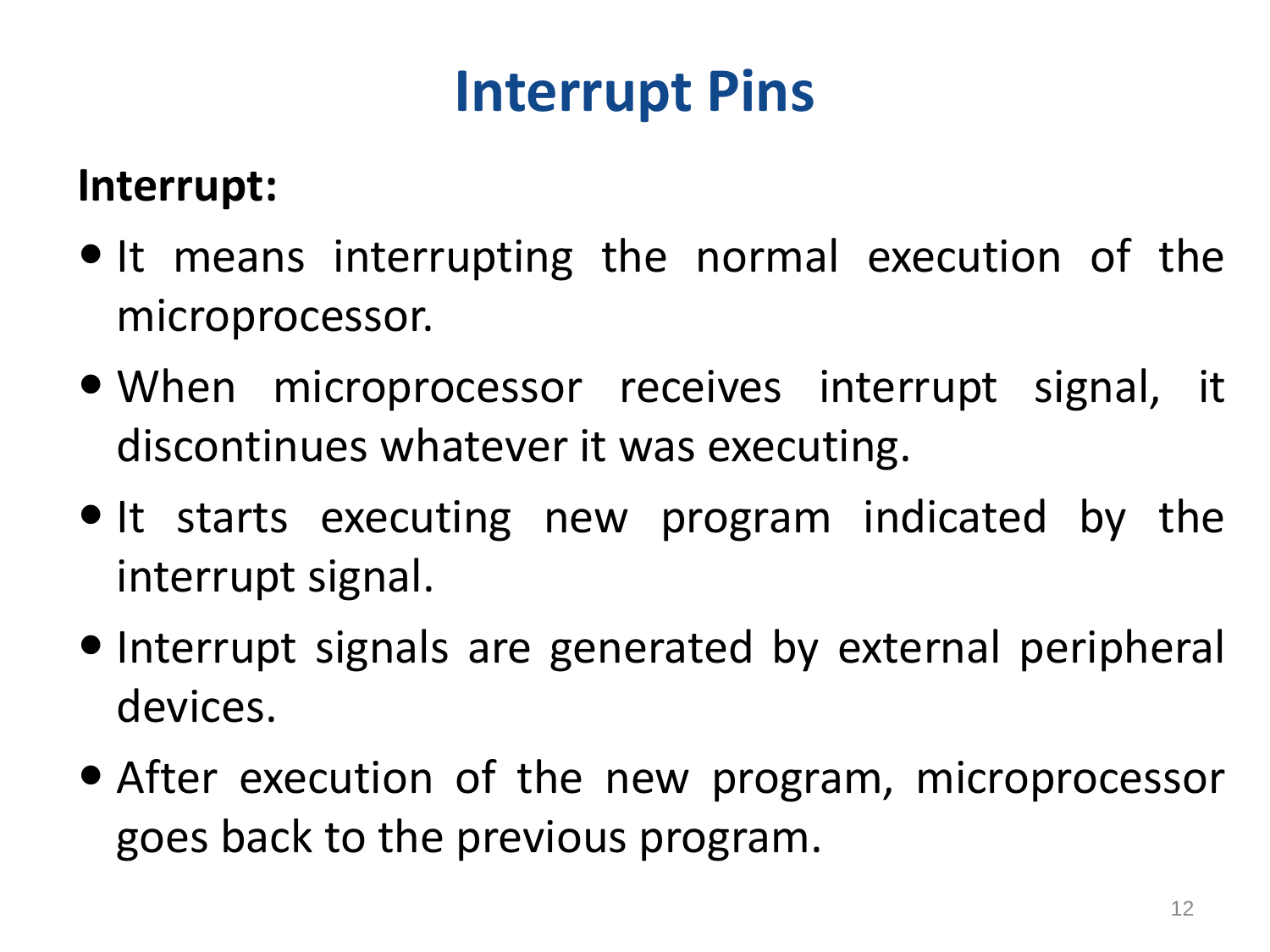### **Sequence of Steps Whenever There is an Interrupt**

- Microprocessor completes execution of current instruction of the program.
- PC contents are stored in stack.
- PC is loaded with address of the new program.
- After executing the new program, the microprocessor returns back to the previous program.
- It goes to the previous program by reading the top value of stack.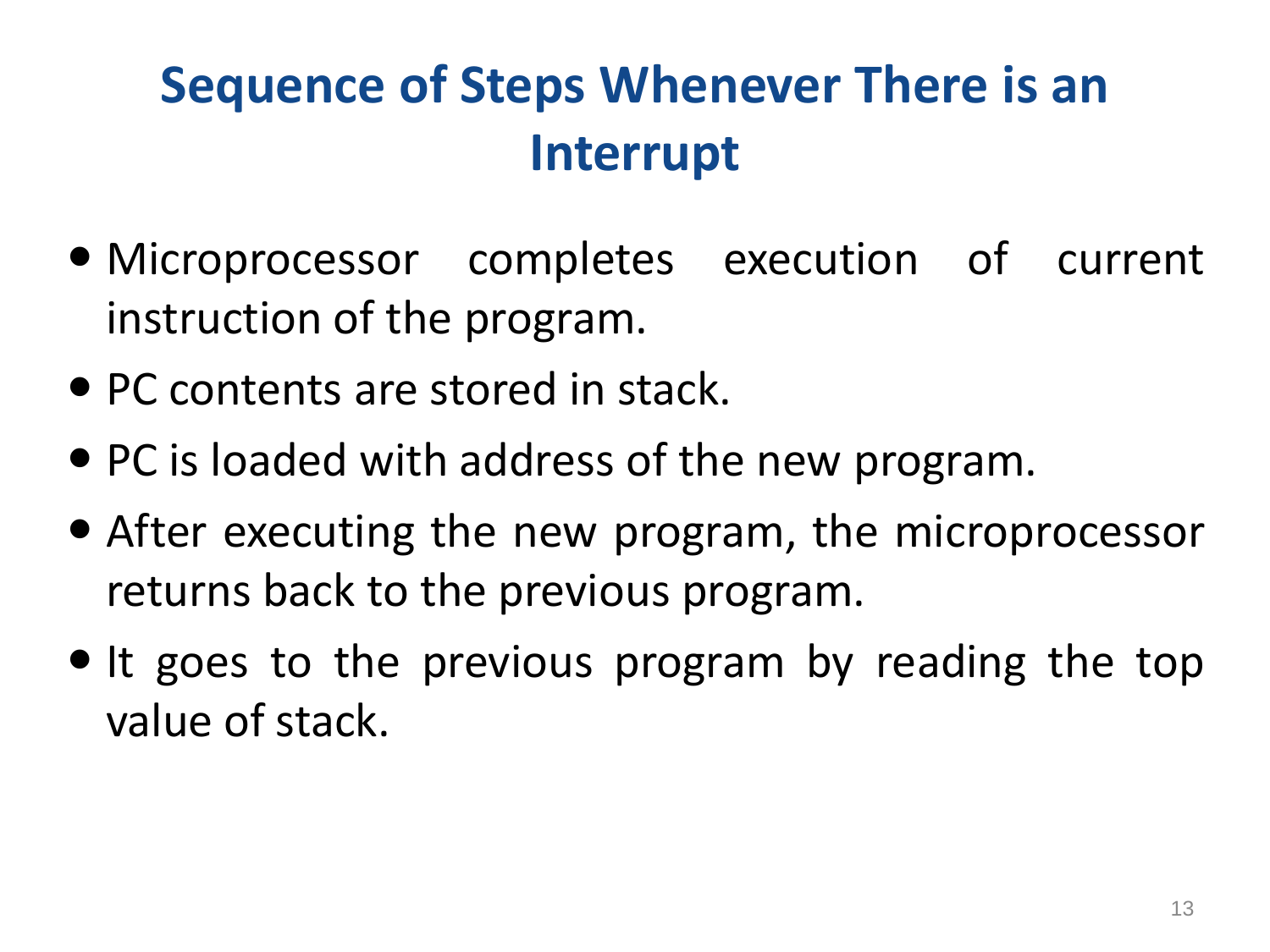## **Five Hardware Interrupts in 8085**

- TRAP
- RST 7.5
- $\bullet$  RST 6.5
- RST 5.5
- INTR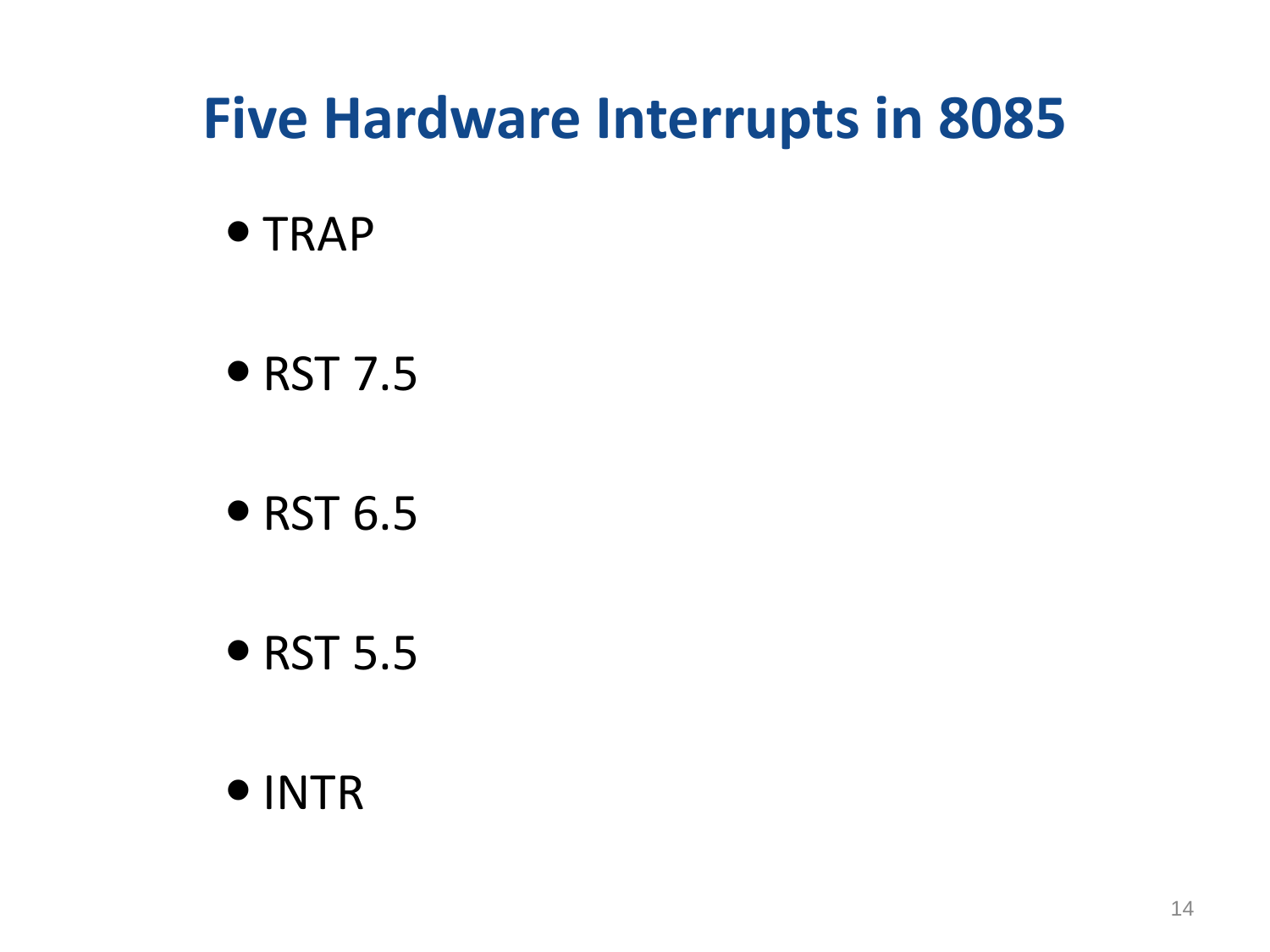# **Classification of Interrupts**

• Maskable and Non-Maskable

• Vectored and Non-Vectored

• Edge Triggered and Level Triggered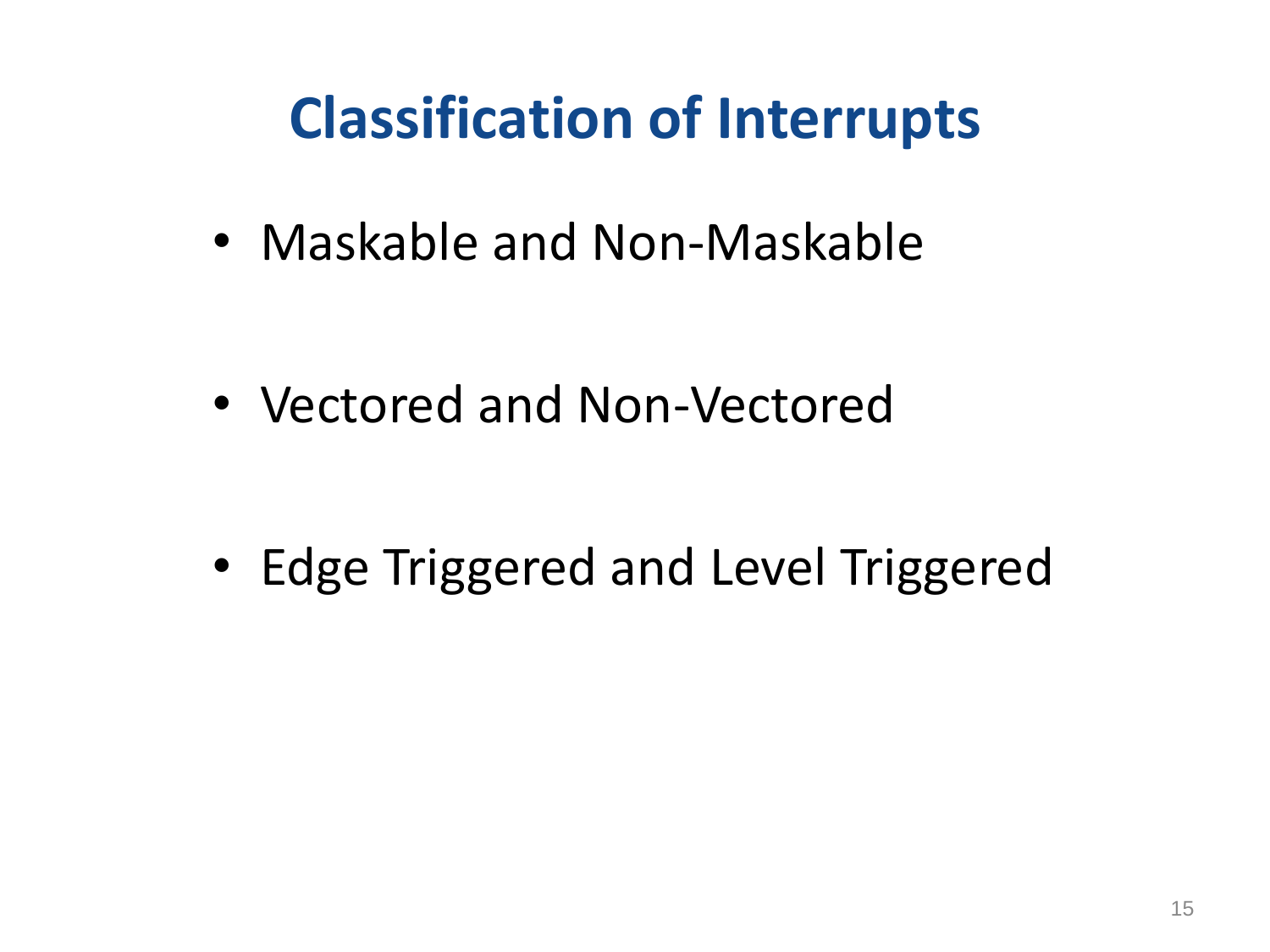### **Maskable Interrupts**

• Maskable interrupts are those interrupts which can be *enabled* or *disabled*.

• Enabling and Disabling is done by software instructions.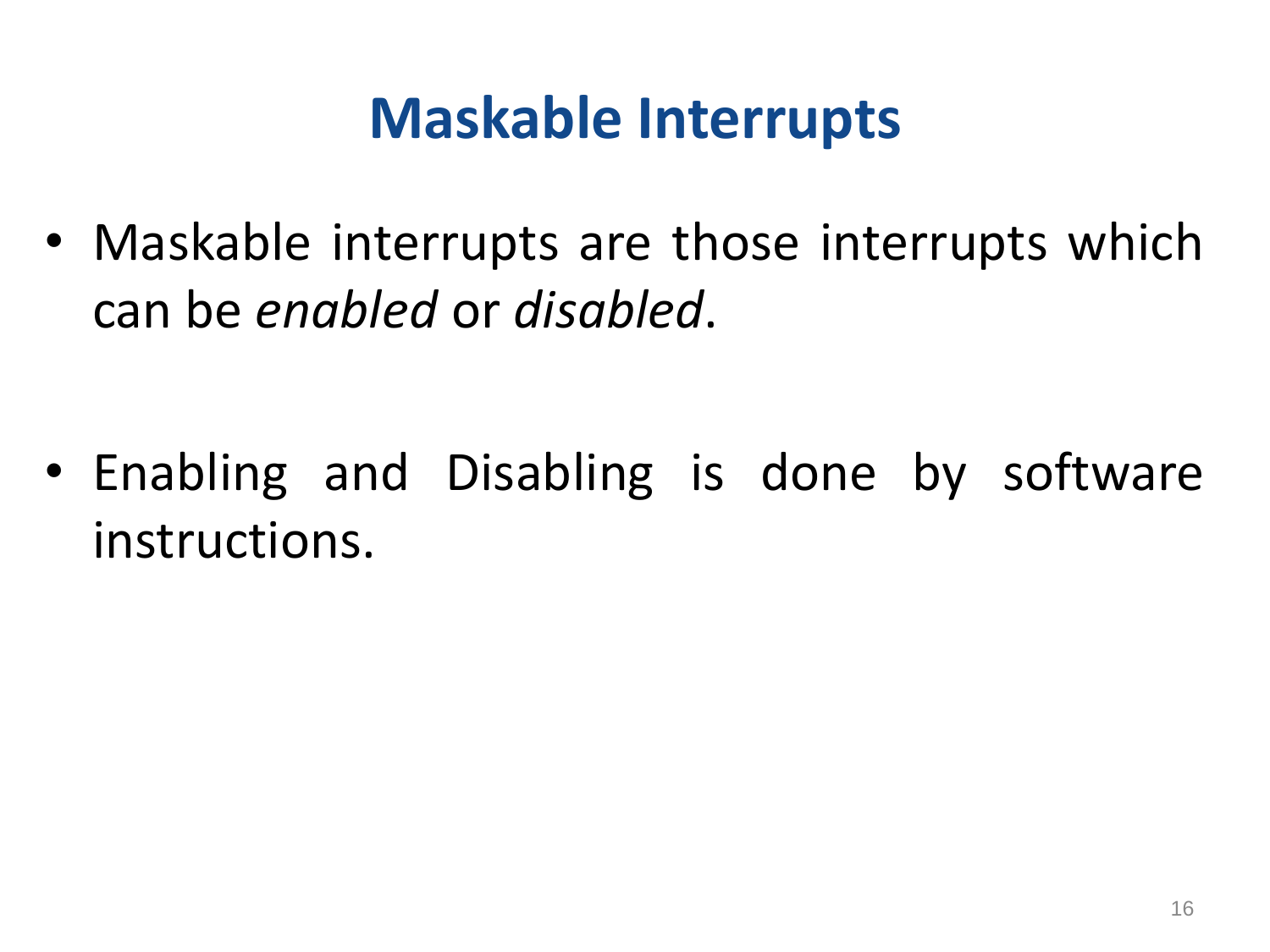## **Maskable Interrupts**

- List of Maskable Interrupts:
	- RST 7.5
	- RST 6.5
	- RST 5.5
	- INTR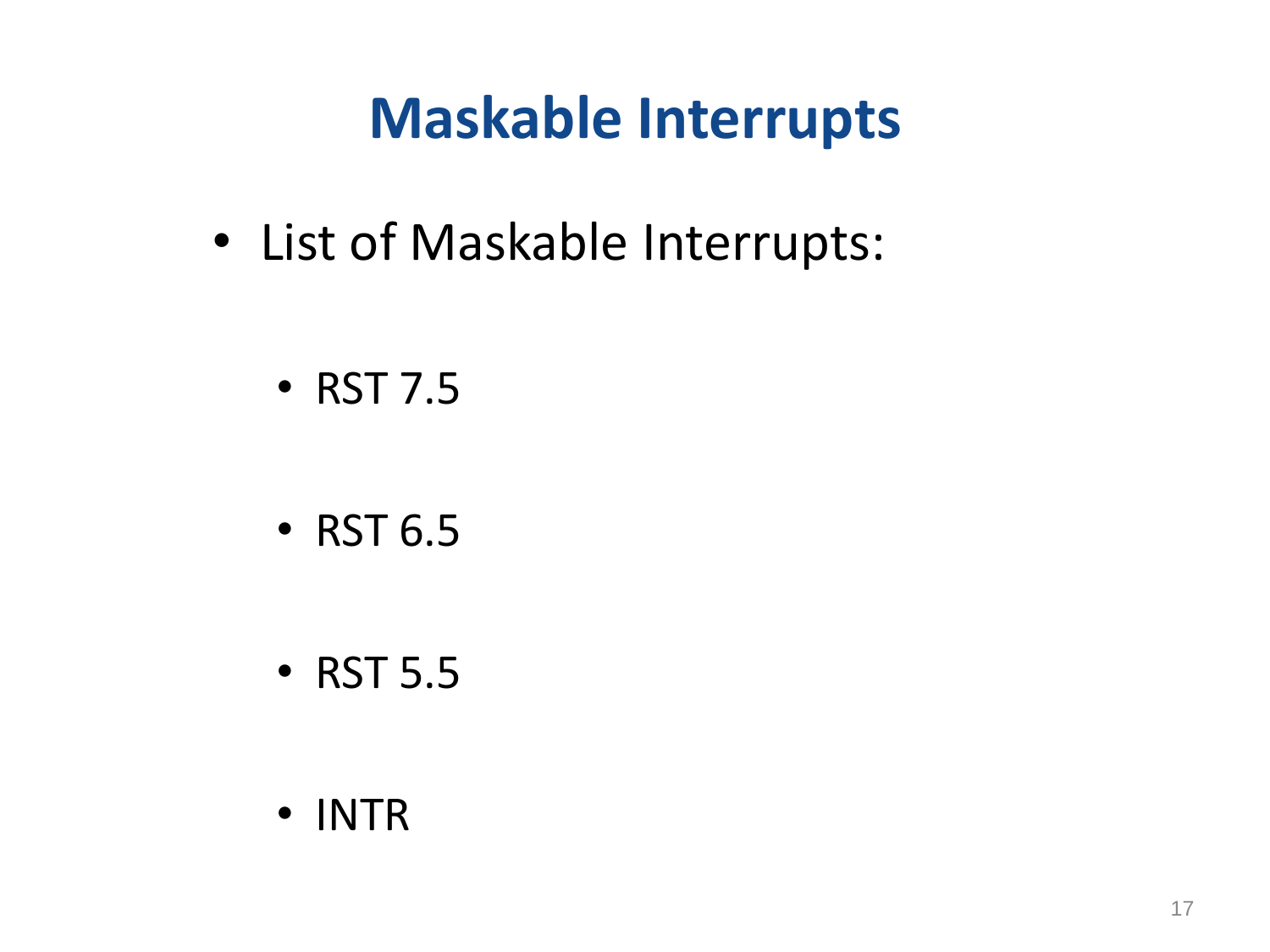### **Non-Maskable Interrupts**

• The interrupts which are always in *enabled* mode are called non-maskable interrupts.

• These interrupts can never be disabled by any software instruction.

• TRAP is a non-maskable interrupt.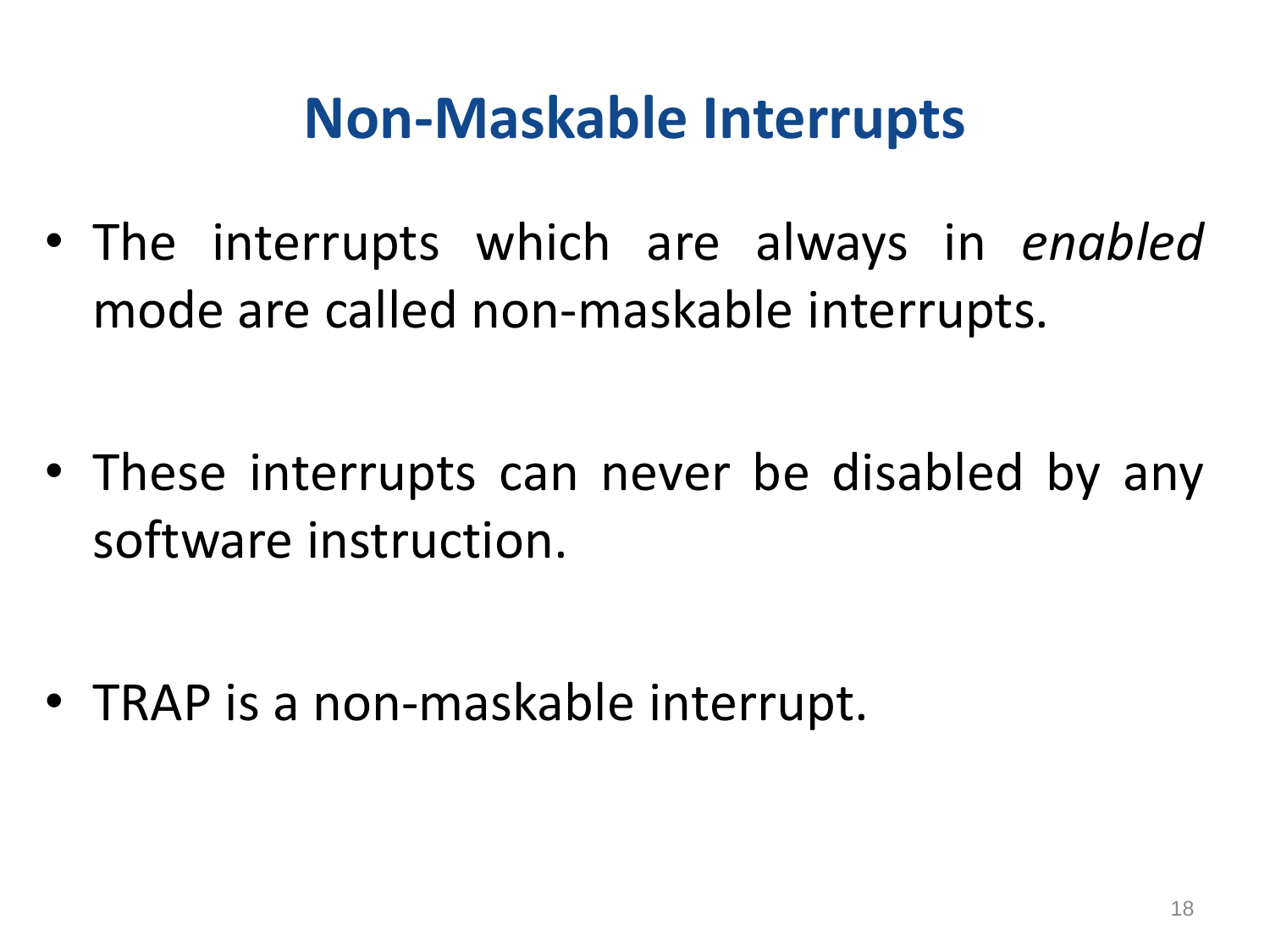### **Vectored Interrupts**

• The interrupts which have fixed memory location for transfer of control from normal execution.

• Each vectored interrupt points to the particular location in memory.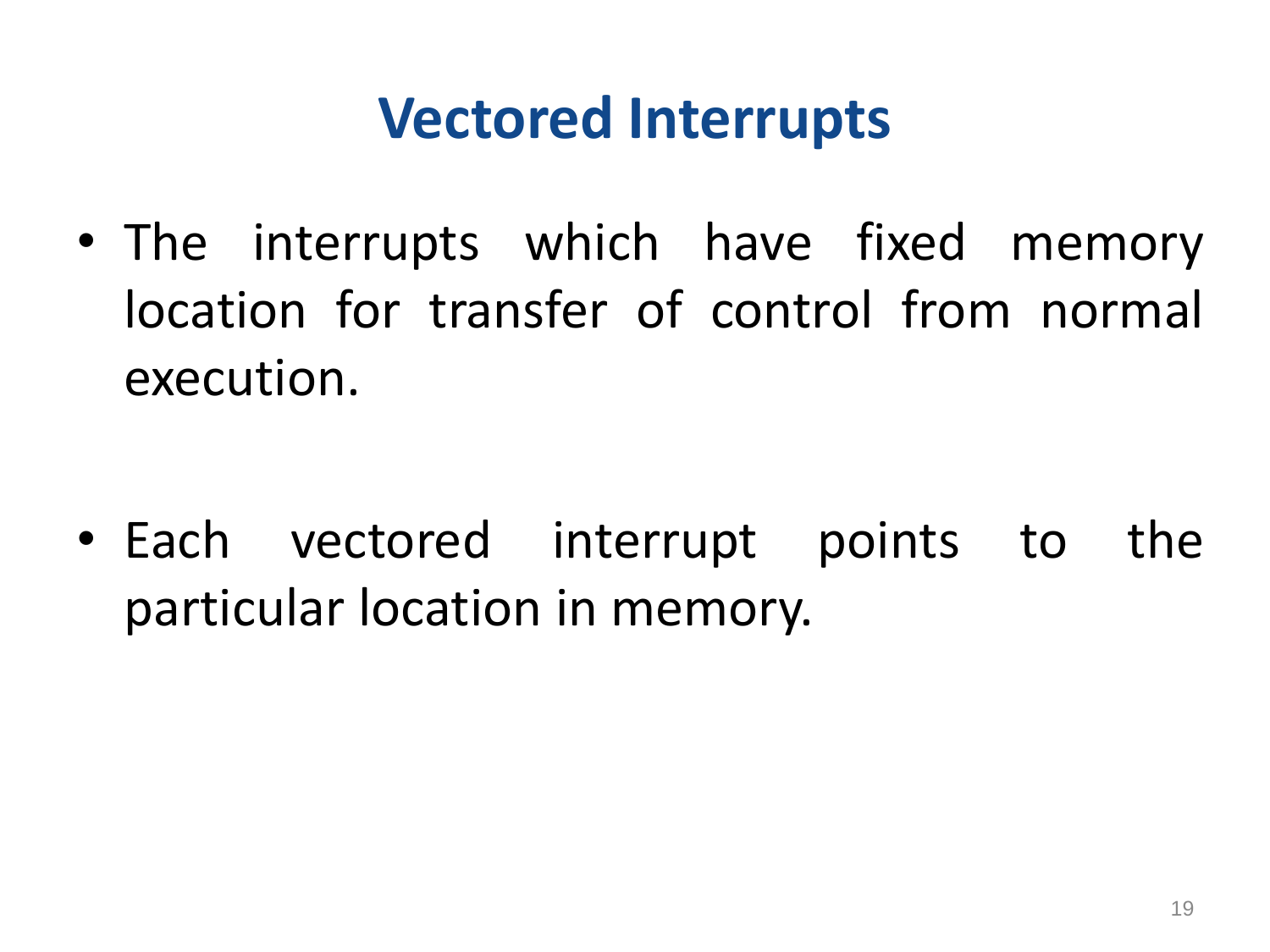## **Vectored Interrupts**

- List of vectored interrupts:
	- RST 7.5
	- RST 6.5
	- RST 5.5
	- TRAP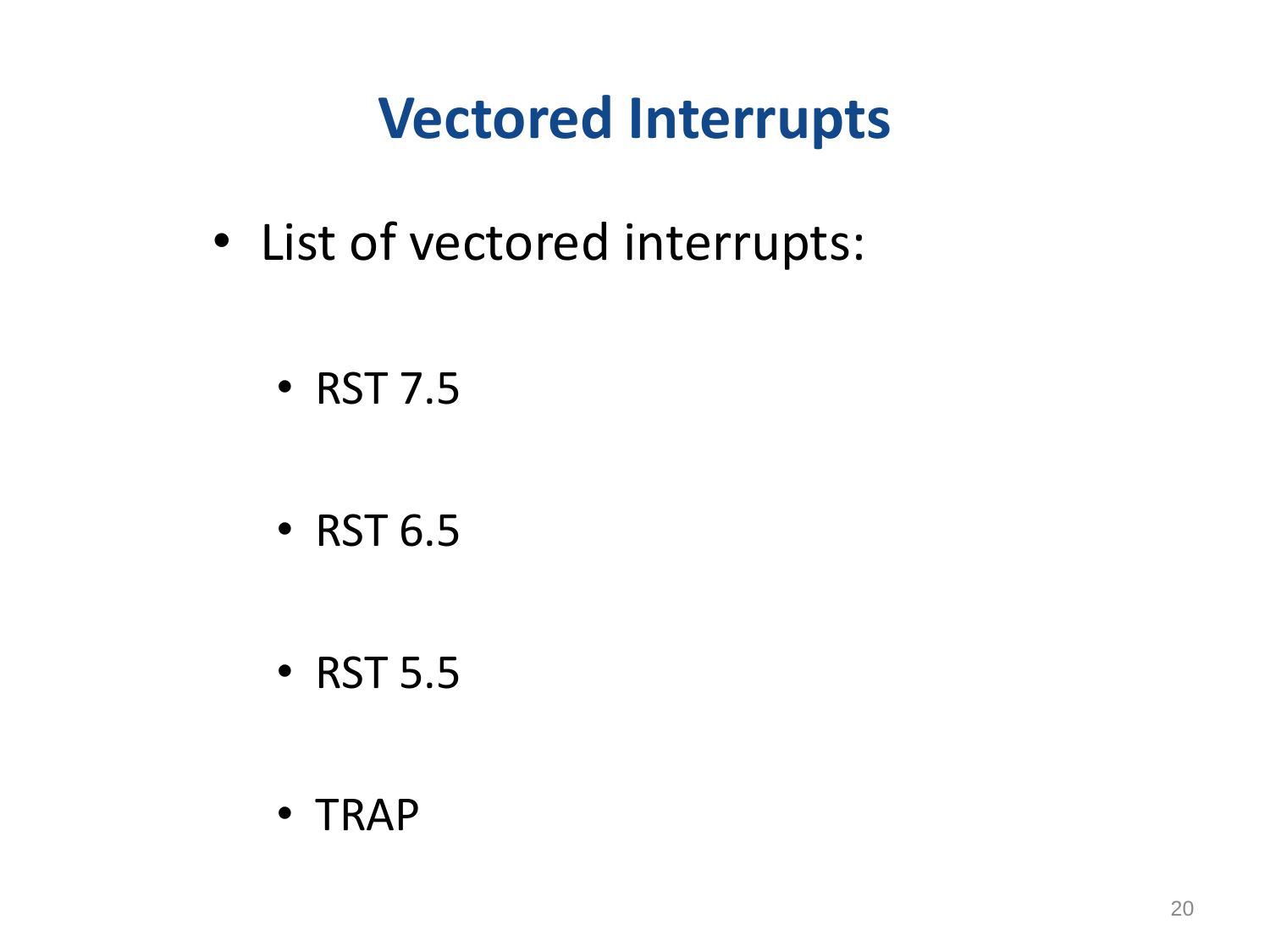## **Vectored Interrupts**

• The addresses to which program control goes:

| <b>Name</b>    | <b>Vectored Address</b> |
|----------------|-------------------------|
| <b>RST 7.5</b> | 003C H (7.5 x 0008 H)   |
| <b>RST 6.5</b> | 0034 H (6.5 x 0008 H)   |
| <b>RST 5.5</b> | 002C H (5.5 x 0008 H)   |
| <b>TRAP</b>    | 0024 H (4.5 x 0008 H)   |

 Absolute address is calculated by multiplying the RST value with 0008 H.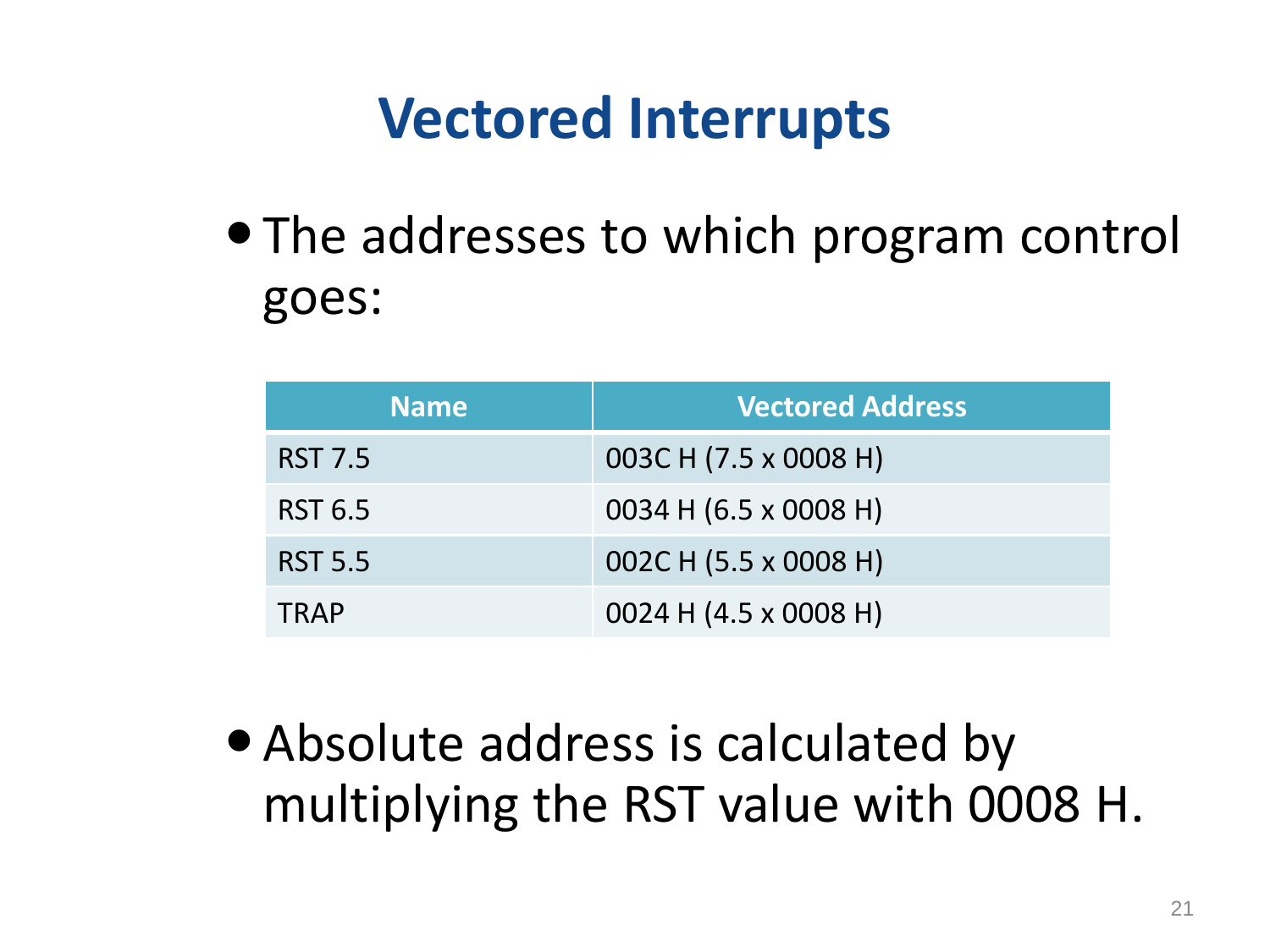## **Non-Vectored Interrupts**

• The interrupts which don't have fixed memory location for transfer of control from normal execution.

• The address of the memory location is sent along with the interrupt.

• INTR is a non-vectored interrupt.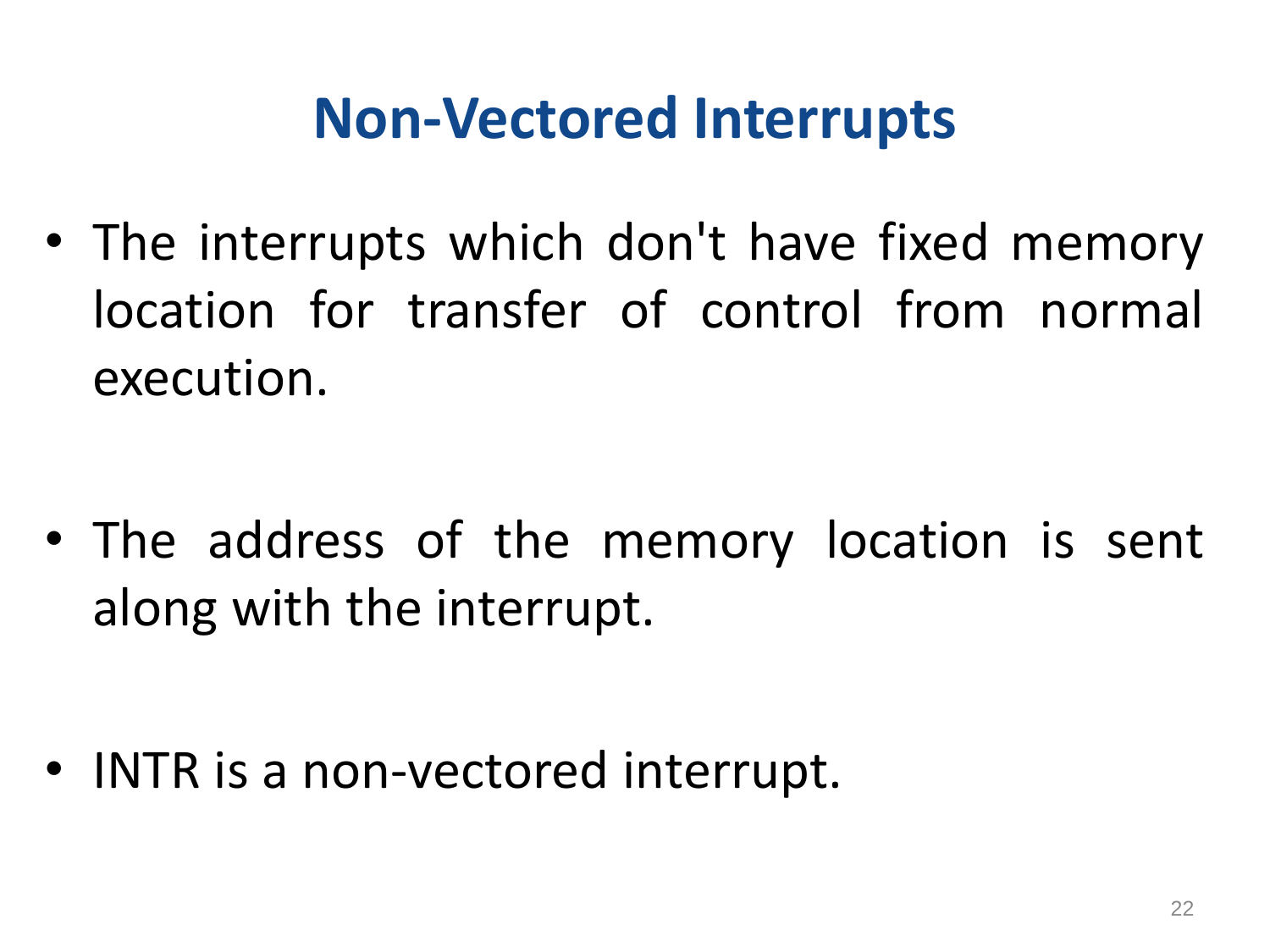# **Edge Triggered Interrupts**

• The interrupts which are triggered at leading or trailing edge are called edge triggered interrupts.

• RST 7.5 is an edge triggered interrupt.

• It is triggered during the leading (positive) edge.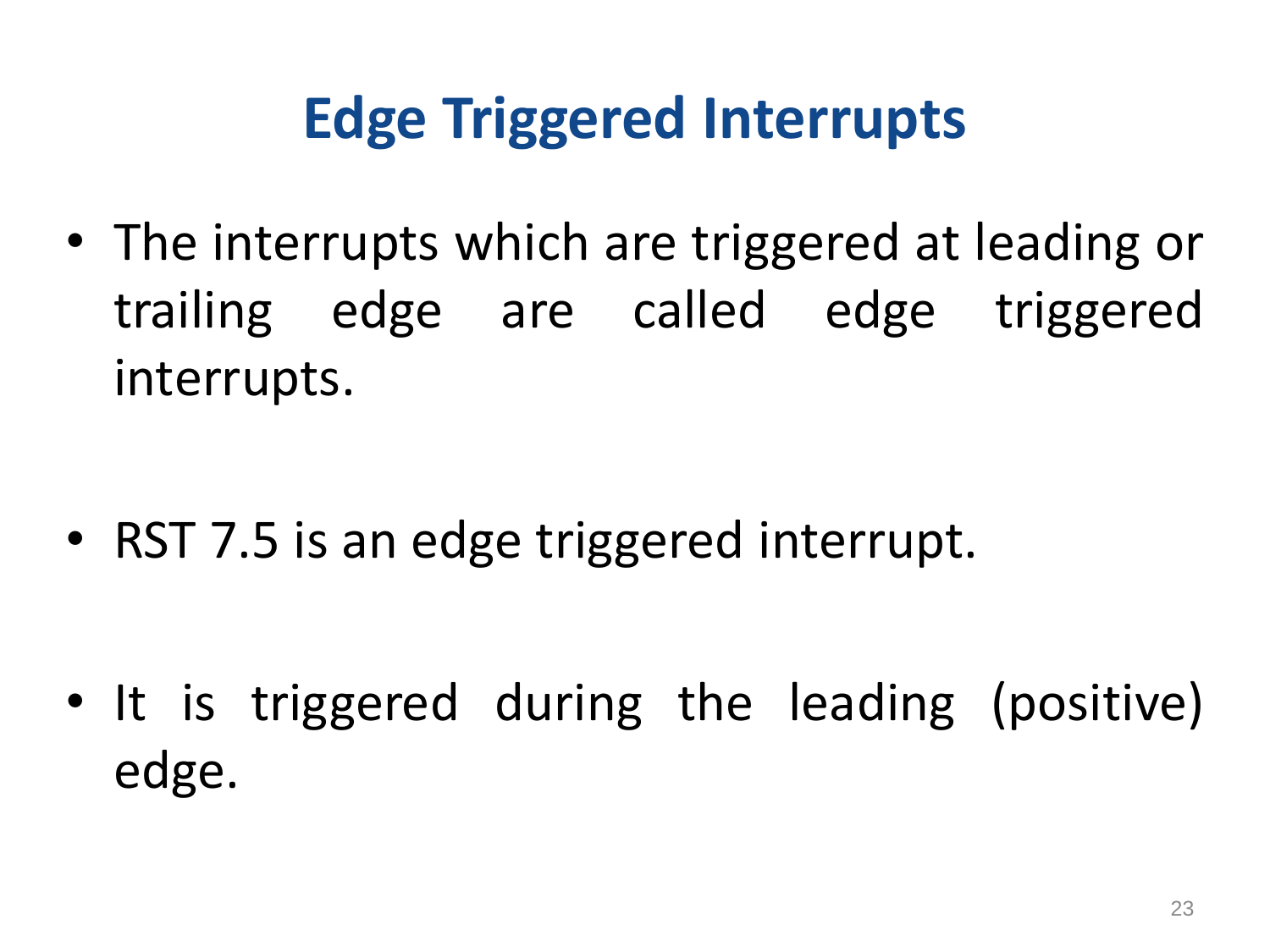# **Level Triggered Interrupts**

• The interrupts which are triggered at high or low level are called level triggered interrupts.

- $\bullet$  RST 6.5
- $\bullet$  RST 5.5
- INTR

• TRAP is edge and level triggered interrupt.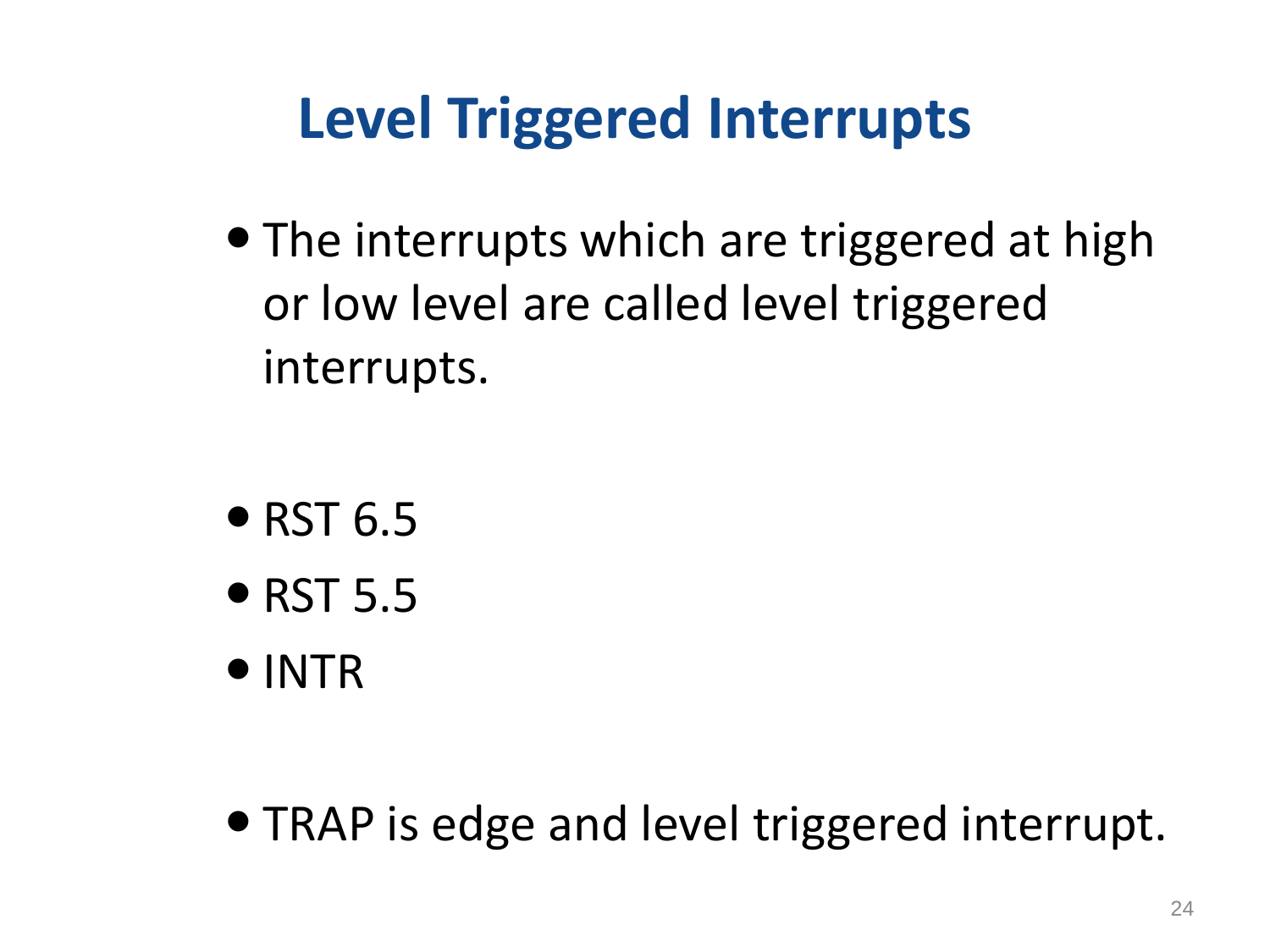## **Interrupts Priority**

• Whenever there exists a simultaneous request at two or more pins then the pin with higher priority is selected by the microprocessor.

• Priority is considered only when there are simultaneous requests.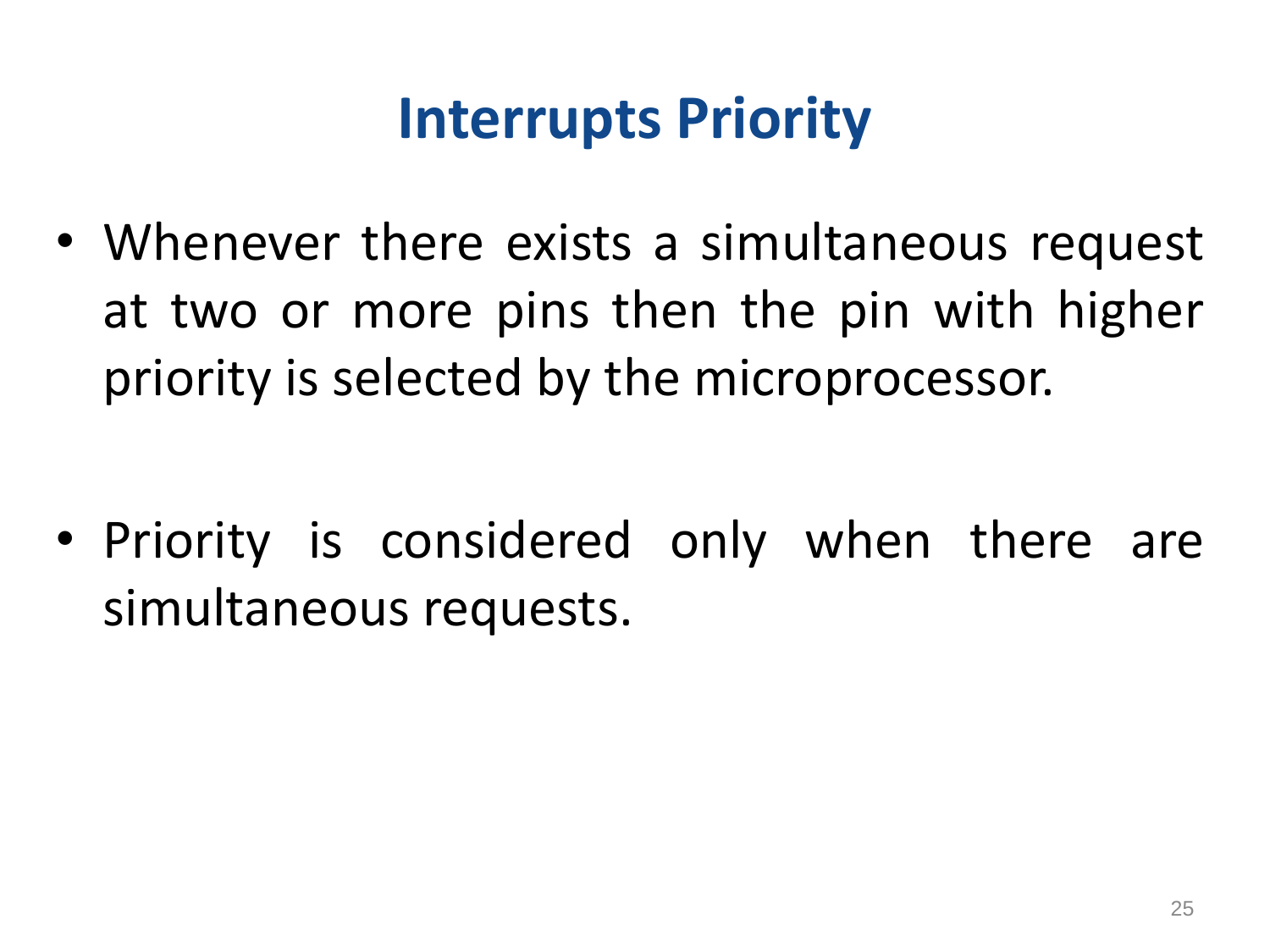## **Interrupts Priority**

• Priority of interrupts:

| Interrupt      | <b>Priority</b> |  |
|----------------|-----------------|--|
| <b>TRAP</b>    | 1               |  |
| <b>RST 7.5</b> | 2               |  |
| <b>RST 6.5</b> | 3               |  |
| <b>RST 5.5</b> | 4               |  |
| <b>INTR</b>    | 5               |  |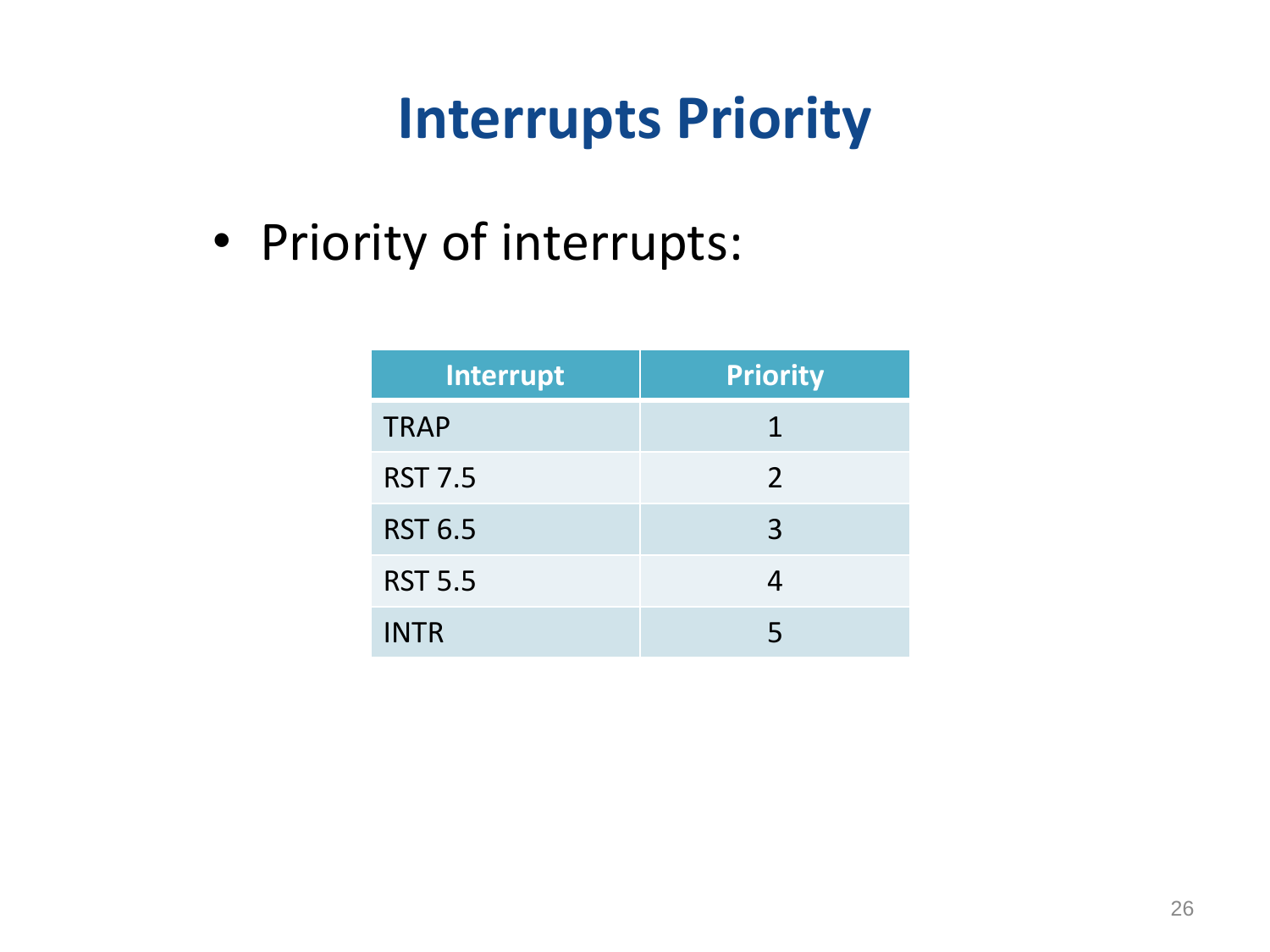# **TRAP**

#### Pin 6 (Input)

- $\bullet$  It is an non-maskable interrupt.
- $\bullet$  It has the highest priority.
- It cannot be disabled.
- It is both edge and level triggered.
- $\bullet$  It means TRAP signal must go from low to high.
- And must remain high for a certain period of time.
- TRAP is usually used for power failure and emergency shutoff.

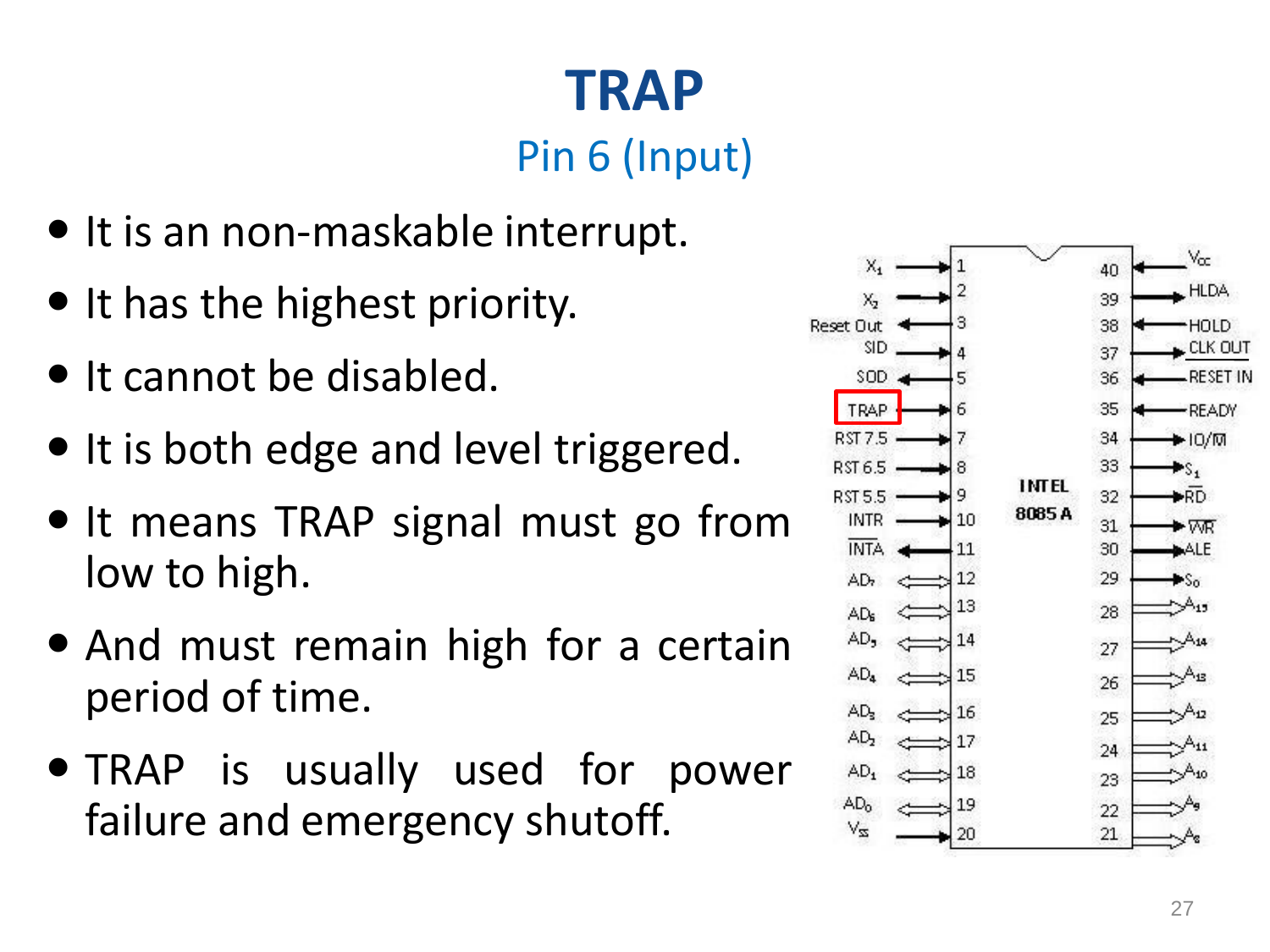### **RST 7.5** Pin 7 (Input)

- It is a maskable interrupt.
- It has the second highest priority.
- It is positive edge triggered only.
- The internal flip-flop is triggered by the rising edge.
- The flip-flop remains high until it is cleared by RESET .

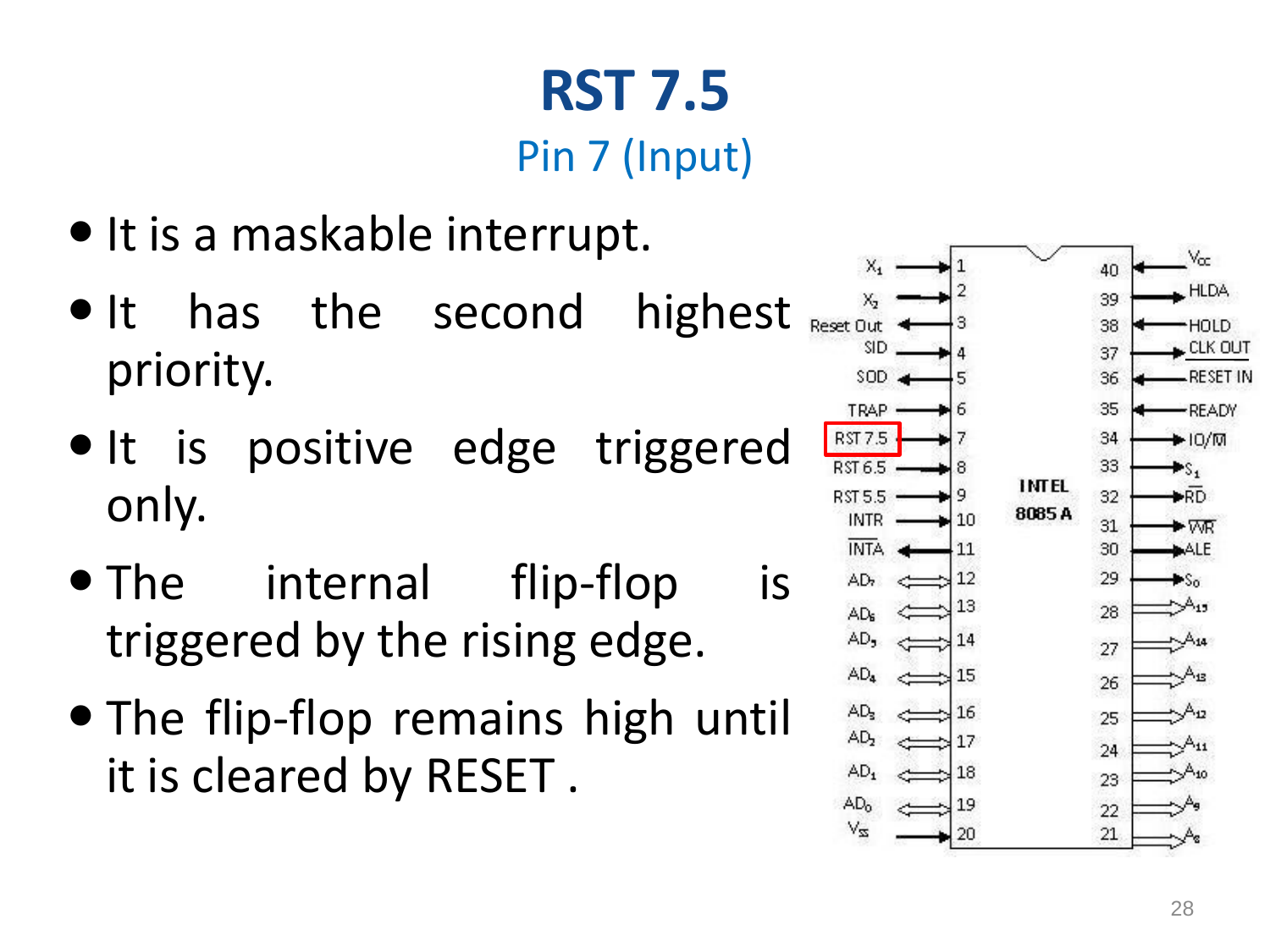## **RST 6.5** Pin 8 (Input)

- It is a maskable interrupt.
- It has the third highest priority.
- $\bullet$  It is level triggered only.
- The pin has to be held high for a specific period of time.
- RST 6.5 can be enabled by EI instruction.
- It can be disabled by DI instruction.

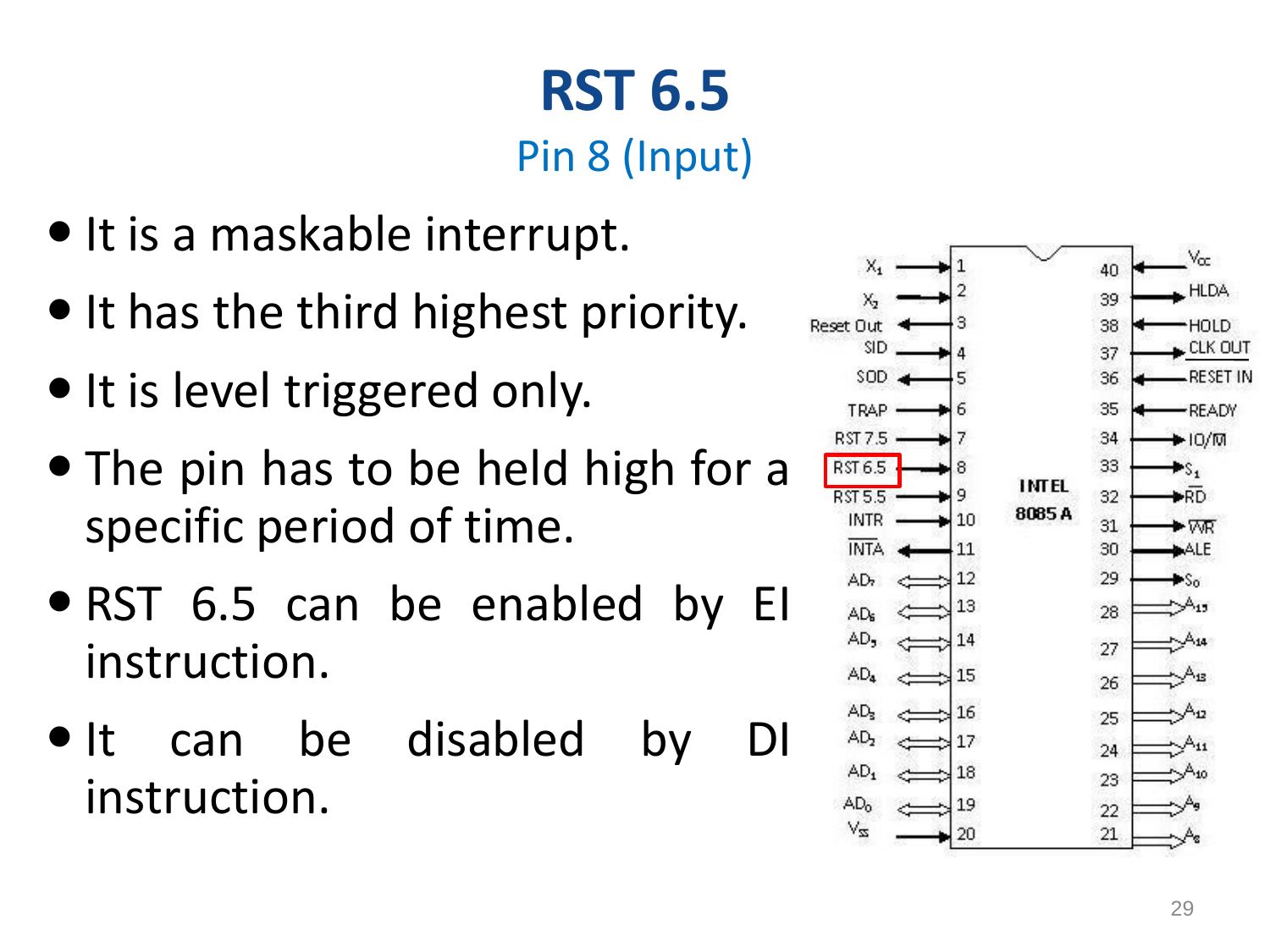#### **RST 5.5** Pin 9 (Input)

- It is a maskable interrupt.
- It has the fourth highest priority.
- It is also level triggered.
- The pin has to be held high for a specific period of time.
- This interrupt is very similar to RST 6.5.

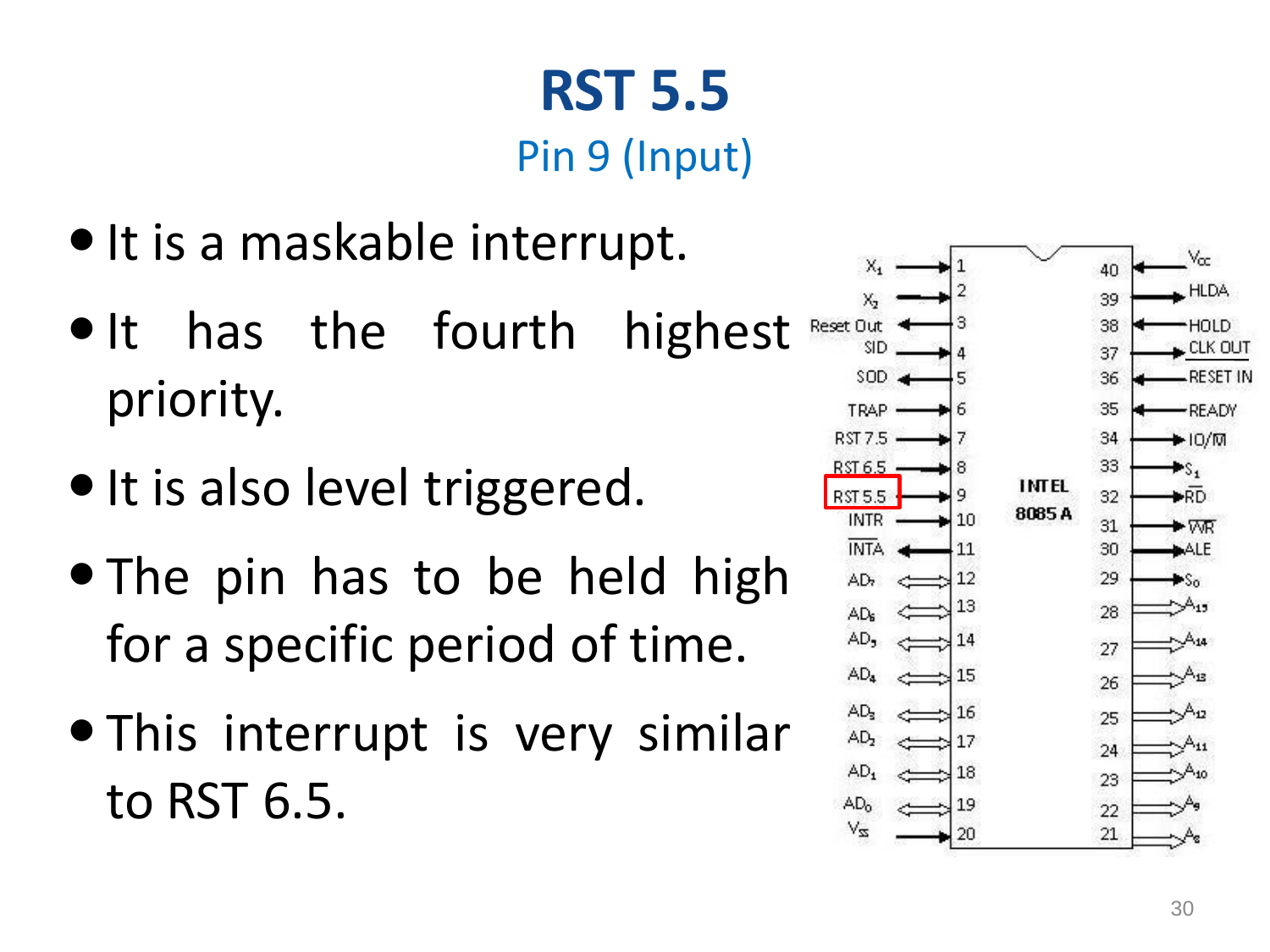# **INTR**

#### Pin 10 (Input)

- $\bullet$  It is a maskable interrupt.
- $\bullet$  It has the lowest priority.
- · It is also level triggered.
- $\bullet$  It is a general purpose interrupt .
- By general purpose we mean that it can be used to vector microprocessor to any specific subroutine having any address .

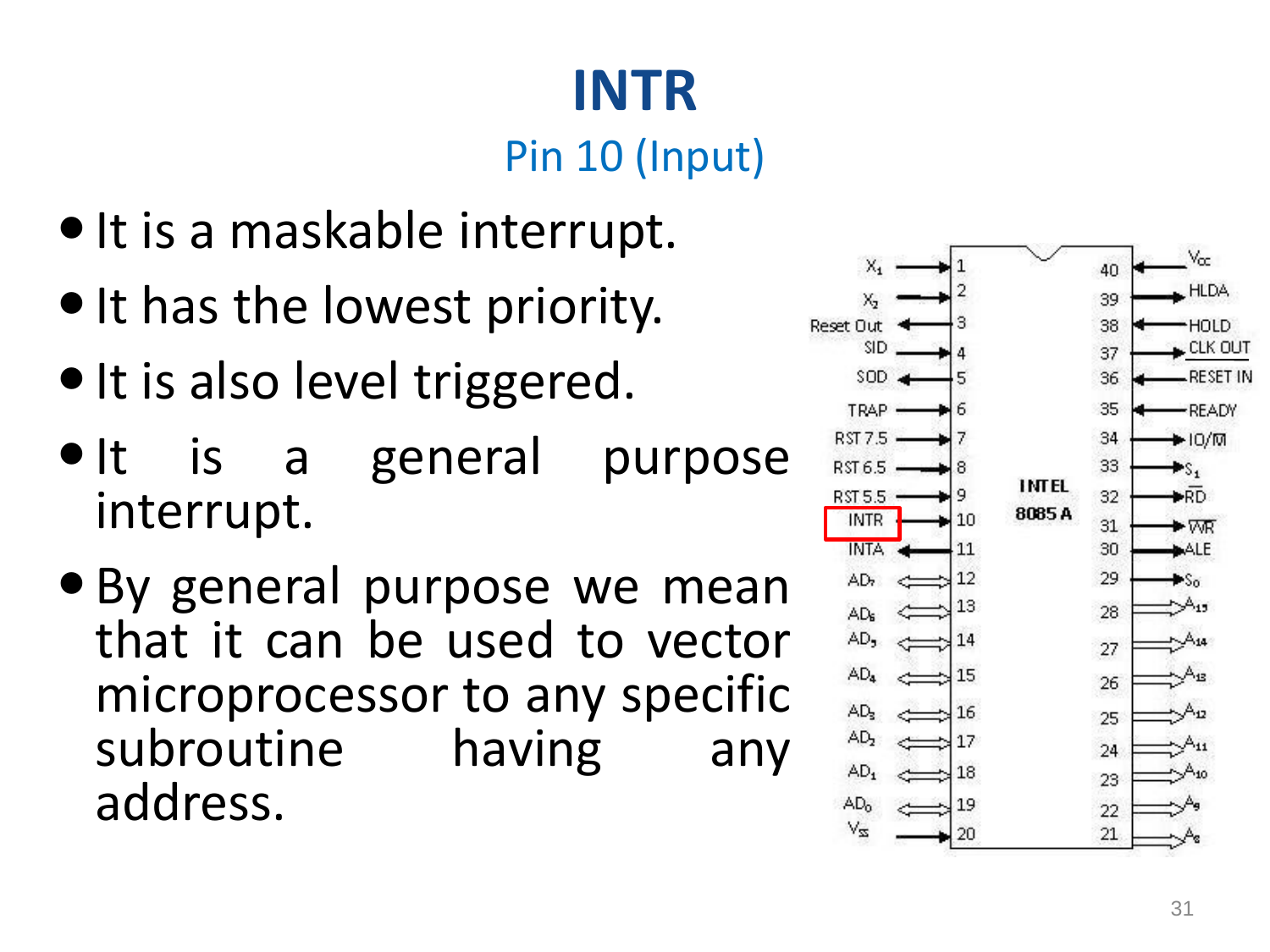## **INTA** Pin 11 (Output)

- It stands for interrupt acknowledge.
- It is an out going signal.
- It is an active low signal.
- Low output on this pin indicates that microprocessor has acknowledged the INTR request.

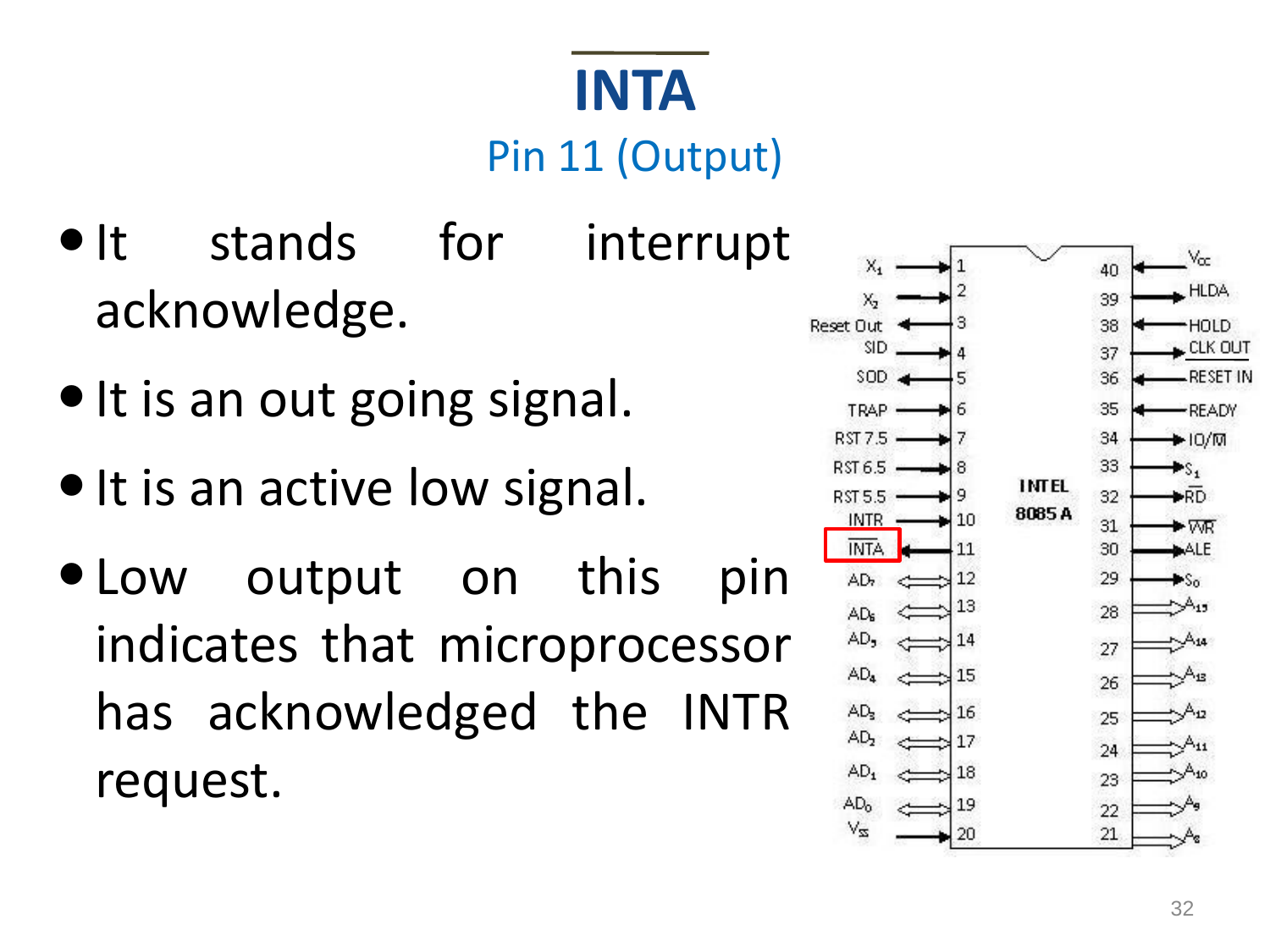# **Address and Data Pins**

#### **Address Bus:**

- The address bus is used to send address to memory location/IO devices.
- Unidirectional
- It selects one of the many locations in memory or IO device.
- Its size is 16-bit.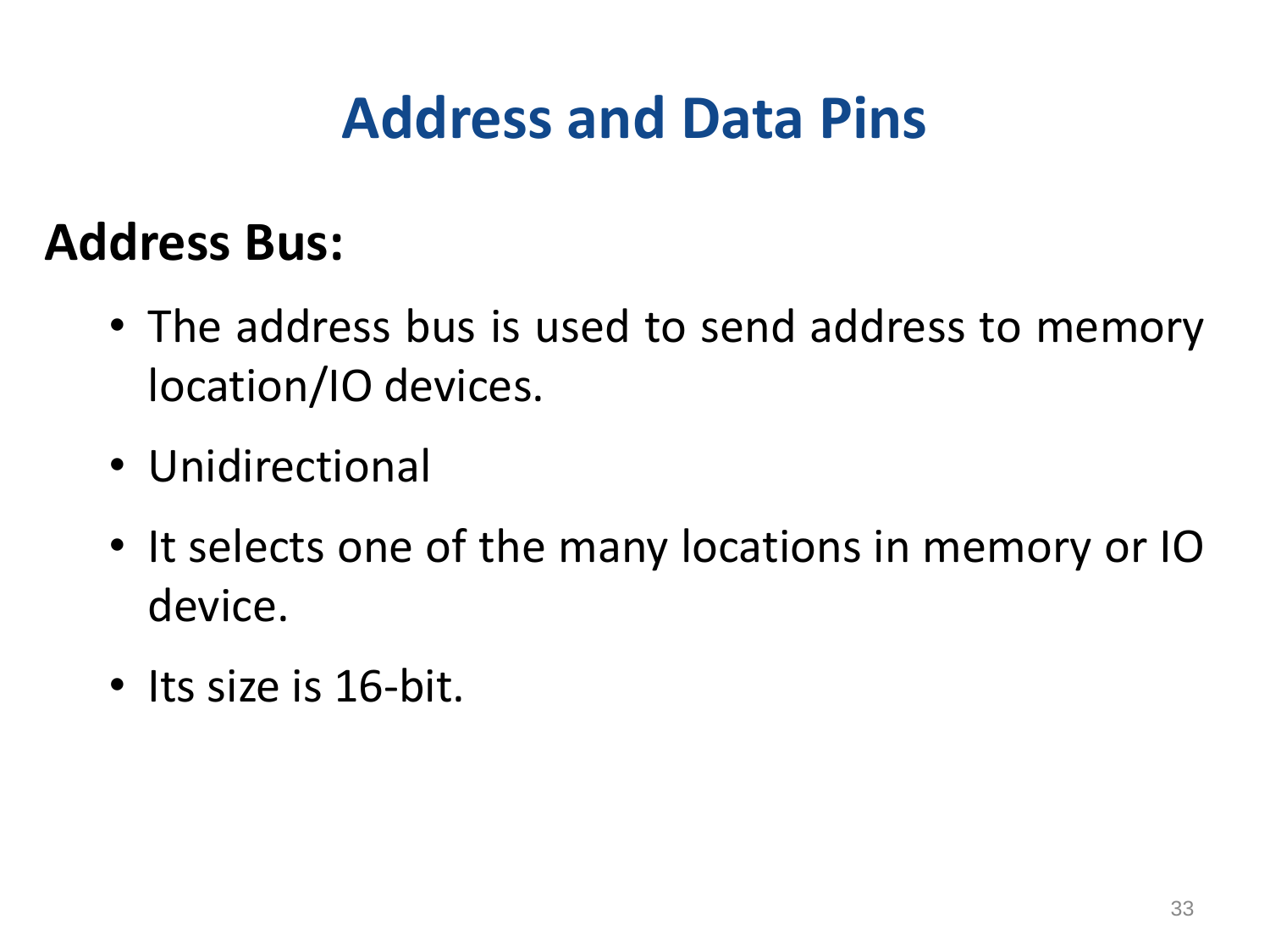## **Address and Data Pins**

#### **Data Bus:**

- It is used to transfer data between microprocessor and memory or IO devices.
- These buses are bidirectional.
- Data bus is of 8-bit.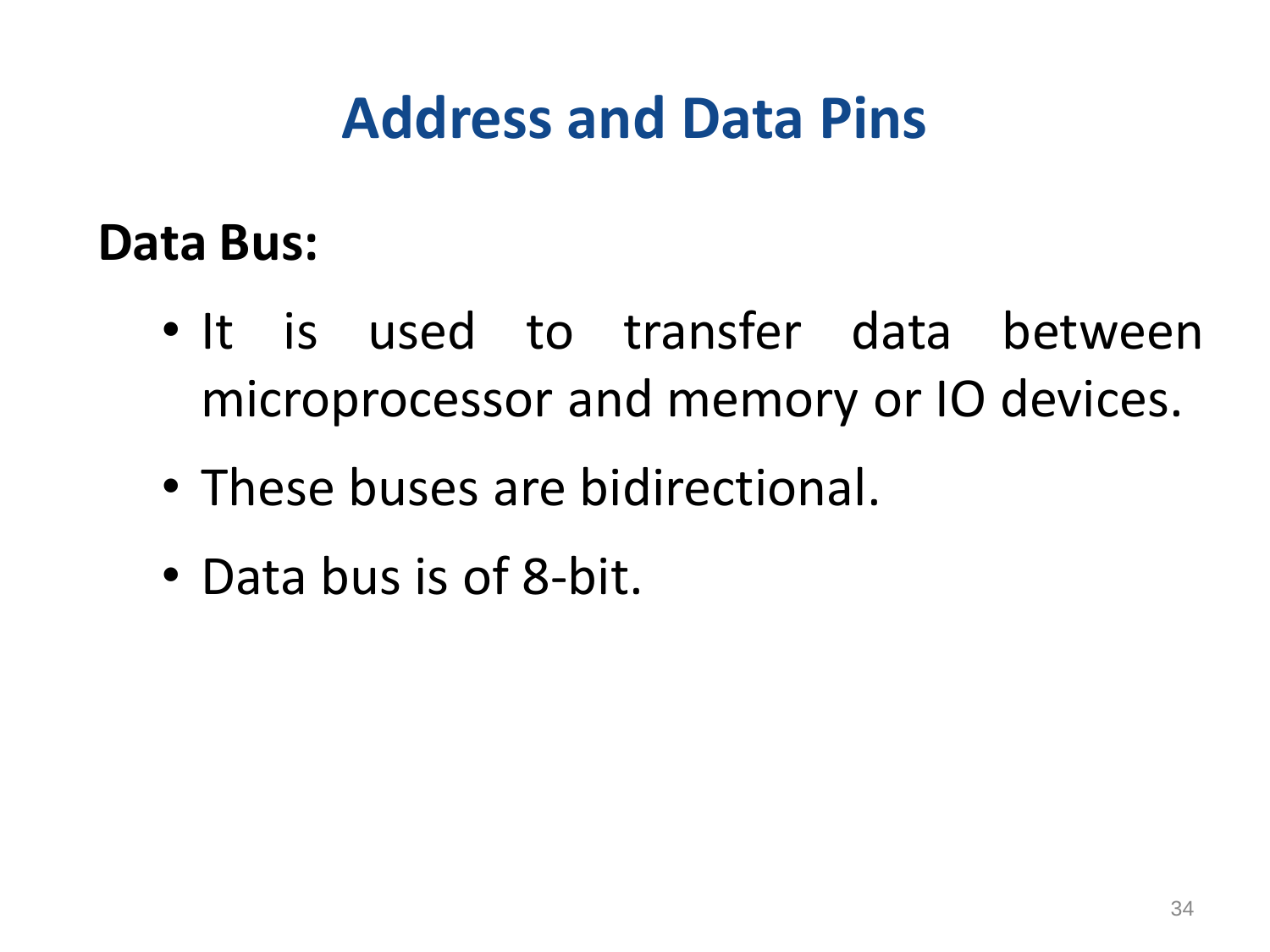#### $AD_0 - AD_7$ Pin 19-12 (Bidirectional)

- These pins serve the dual purpose of transmitting lower order address and data byte.
- During 1st clock cycle, these pins act as lower half of address.
- In remaining clock cycles, these pins act as data bus.
- The separation of lower order address and data is done by address latch.

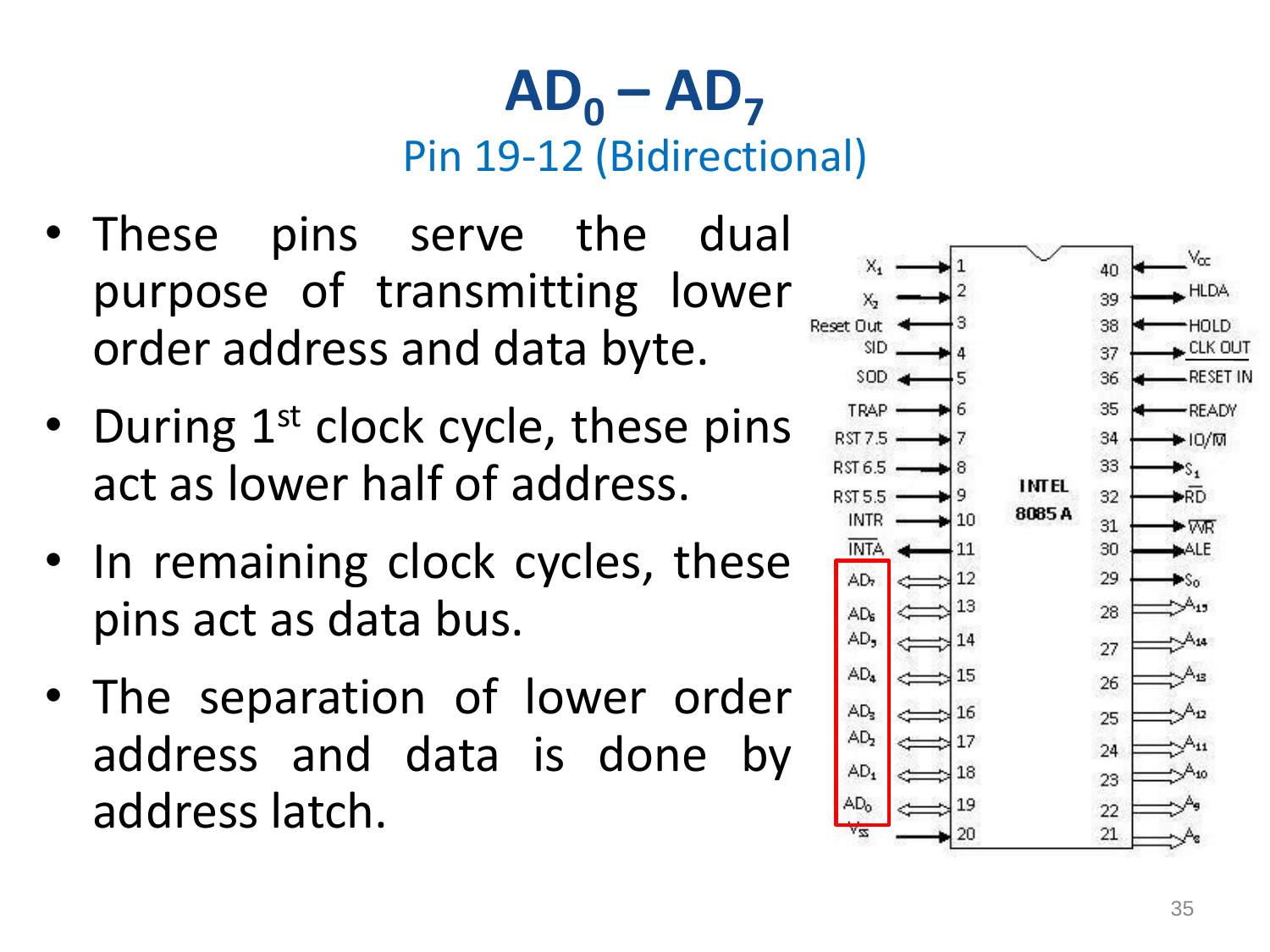$A_8 - A_{15}$ Pin 21-28 (Unidirectional)

- These pins carry the higher order of address bus.
- The address is sent from microprocessor to memory/ IO device.
- These 8 pins are switched to high impedance state during HOLD and RESET mode.

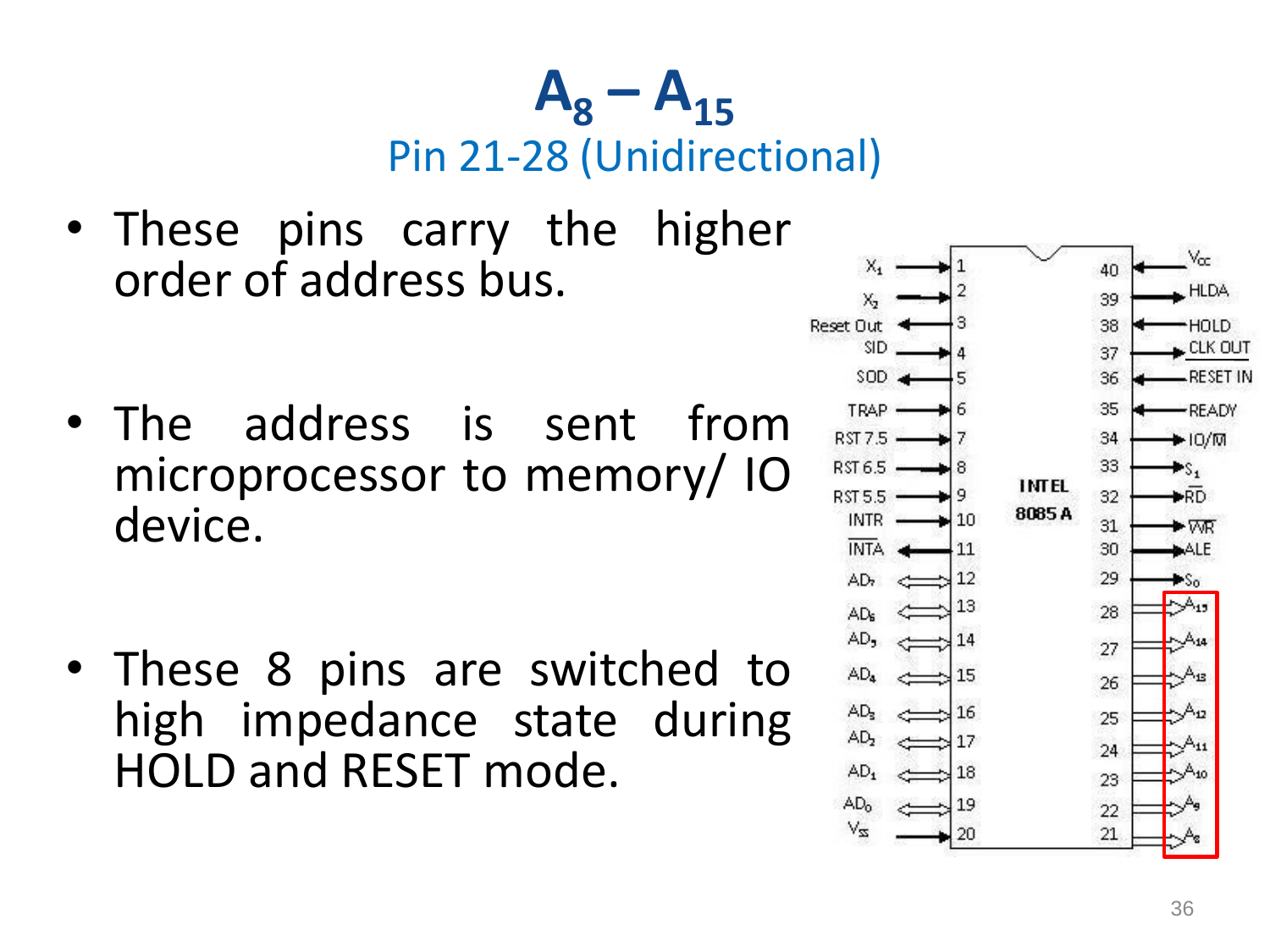#### **ALE** Pin 30 (Output)

- It is used to enable Address Latch.
- It indicates whether bus functions as address bus or data bus.
- If  $ALE = 1$  then
	- Bus functions as address bus.
- If ALE = 0 then
	- Bus functions as data bus.

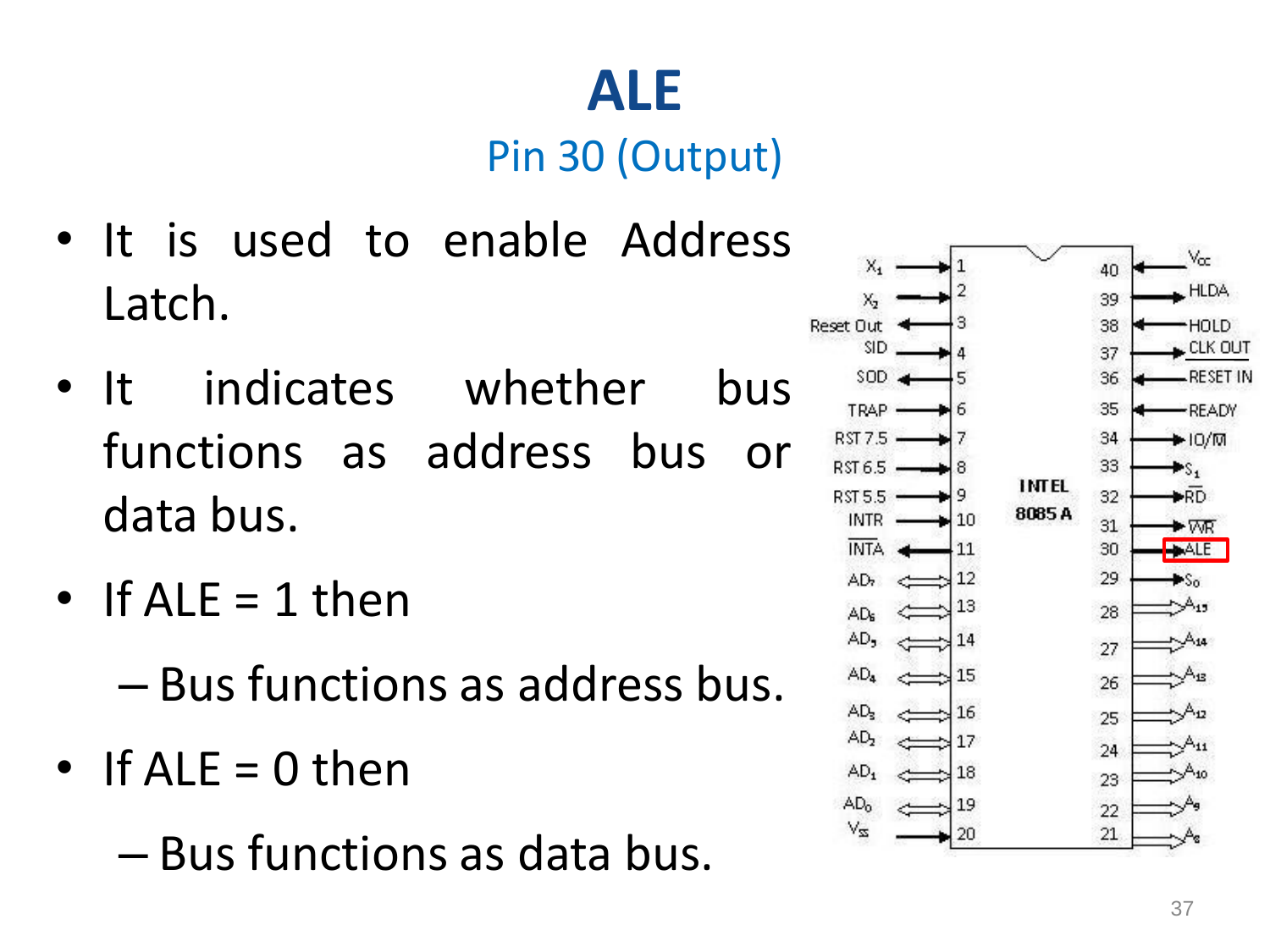#### $S_0$  and  $S_1$ Pin 29 (Output) and Pin 33 (Output)

- $S_0$  and  $S_1$  are called Status Pins.
- They tell the current operation which is in progress in 8085.

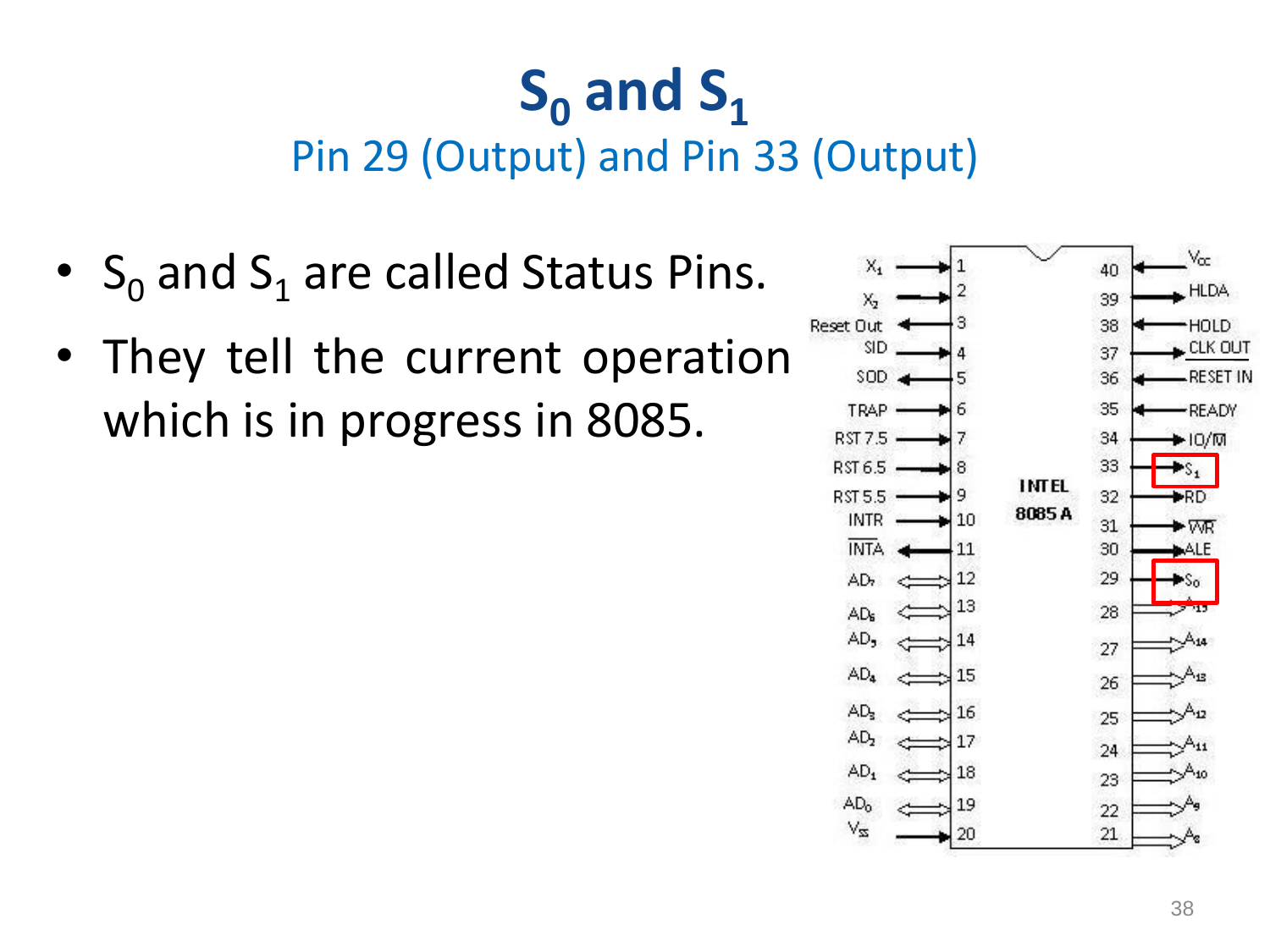

- This pin tells whether I/O or memory operation is being performed.
- If  $IO/M = 1$  then

– I/O operation is being performed.

- $\cdot$  If IO/M = 0 then
	- Memory operation is being performed.

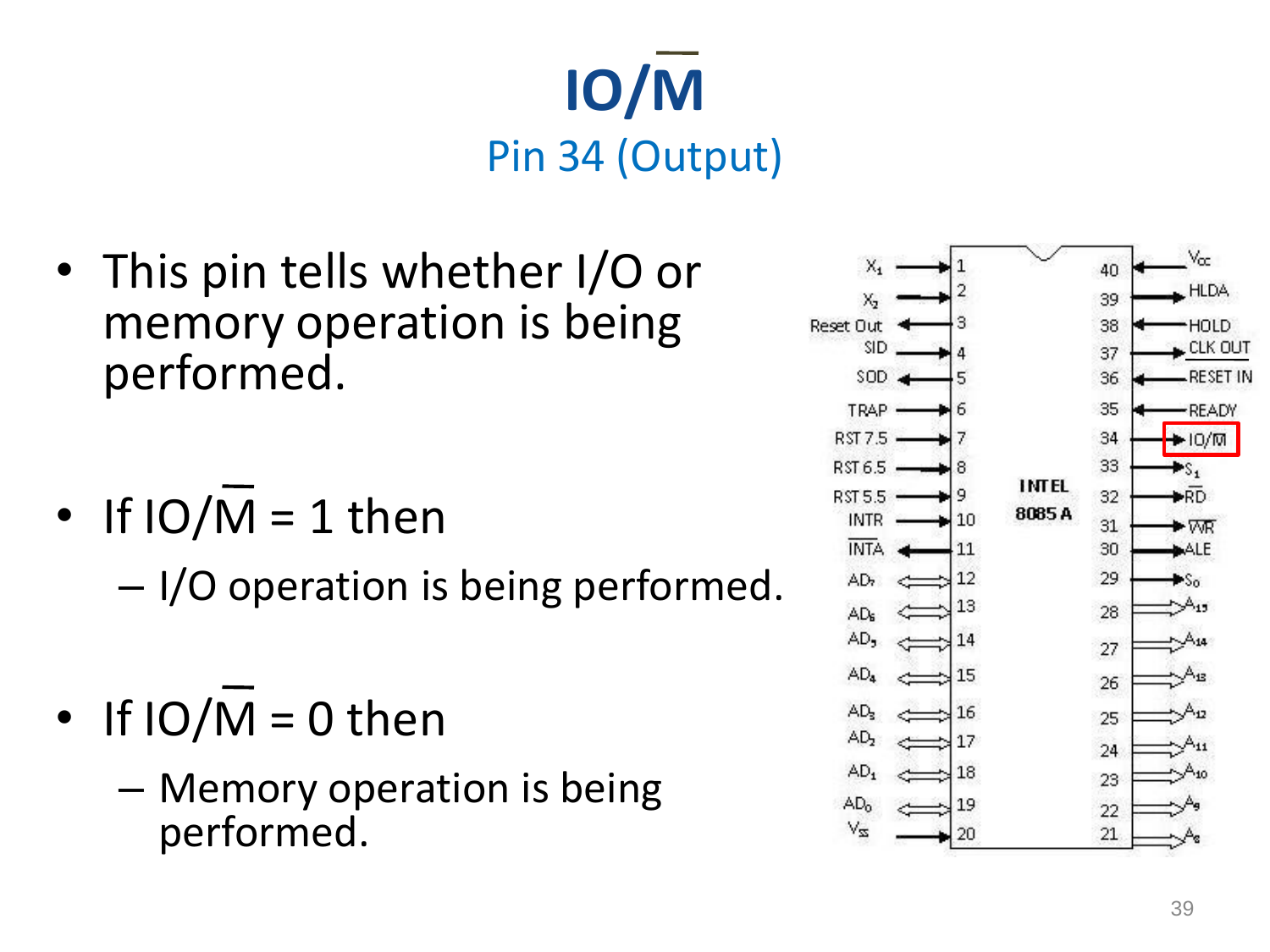

- The operation being performed is indicated by  $S_0$ and  $S_1$ .
- If  $S_0 = 0$  and  $S_1 = 1$  then

– It indicates WRITE operation.

- If  $IO/\overline{M} = 0$  then
	- It indicates Memory operation.
- Combining these two we get **Memory Write** Operation.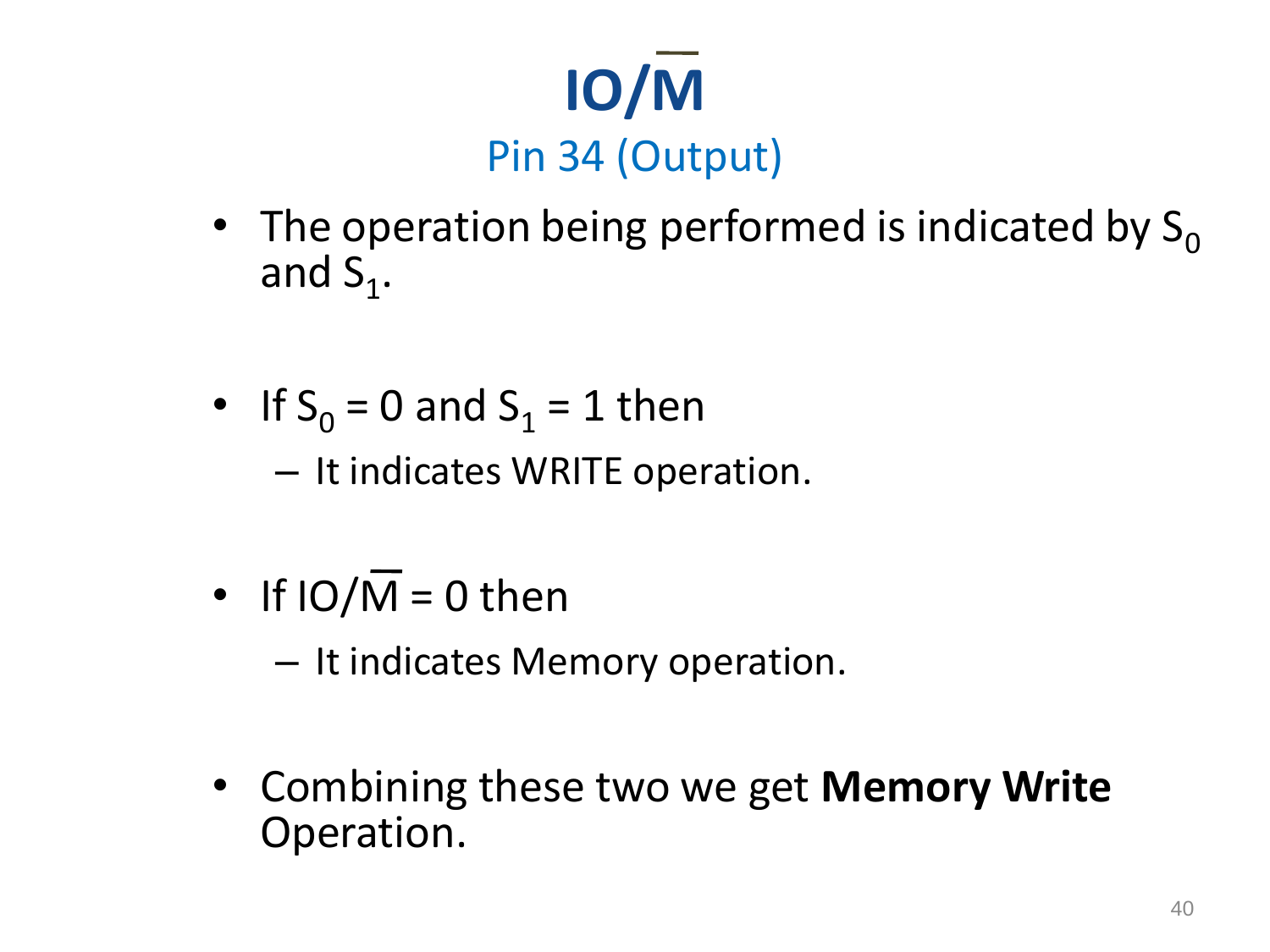## **Table Showing IO/M, S<sup>0</sup> , S<sup>1</sup> and Corresponding Operations**

| <b>Operations</b>   | $IO/\overline{M}$ | $S_0$        | $\mathbf{S}_{1}$ |
|---------------------|-------------------|--------------|------------------|
| Opcode Fetch        | $\overline{0}$    | $\mathbf 1$  | 1                |
| <b>Memory Read</b>  | $\overline{0}$    | $\mathbf{1}$ | $\Omega$         |
| <b>Memory Write</b> | $\overline{0}$    | $\Omega$     | 1                |
| I/O Read            | 1                 | $\mathbf 1$  | $\overline{0}$   |
| I/O Write           | 1                 | $\Omega$     | $\mathbf 1$      |
| Interrupt Ack.      | $\mathbf{1}$      | 1            | $\mathbf 1$      |
| Halt                | Z                 | $\Omega$     | $\overline{0}$   |
| Hold                | Z                 | X            | X                |
| Reset               | 7                 | $\sf X$      | Χ                |

**Z= Tri-state(high impedance) X= Unspecified**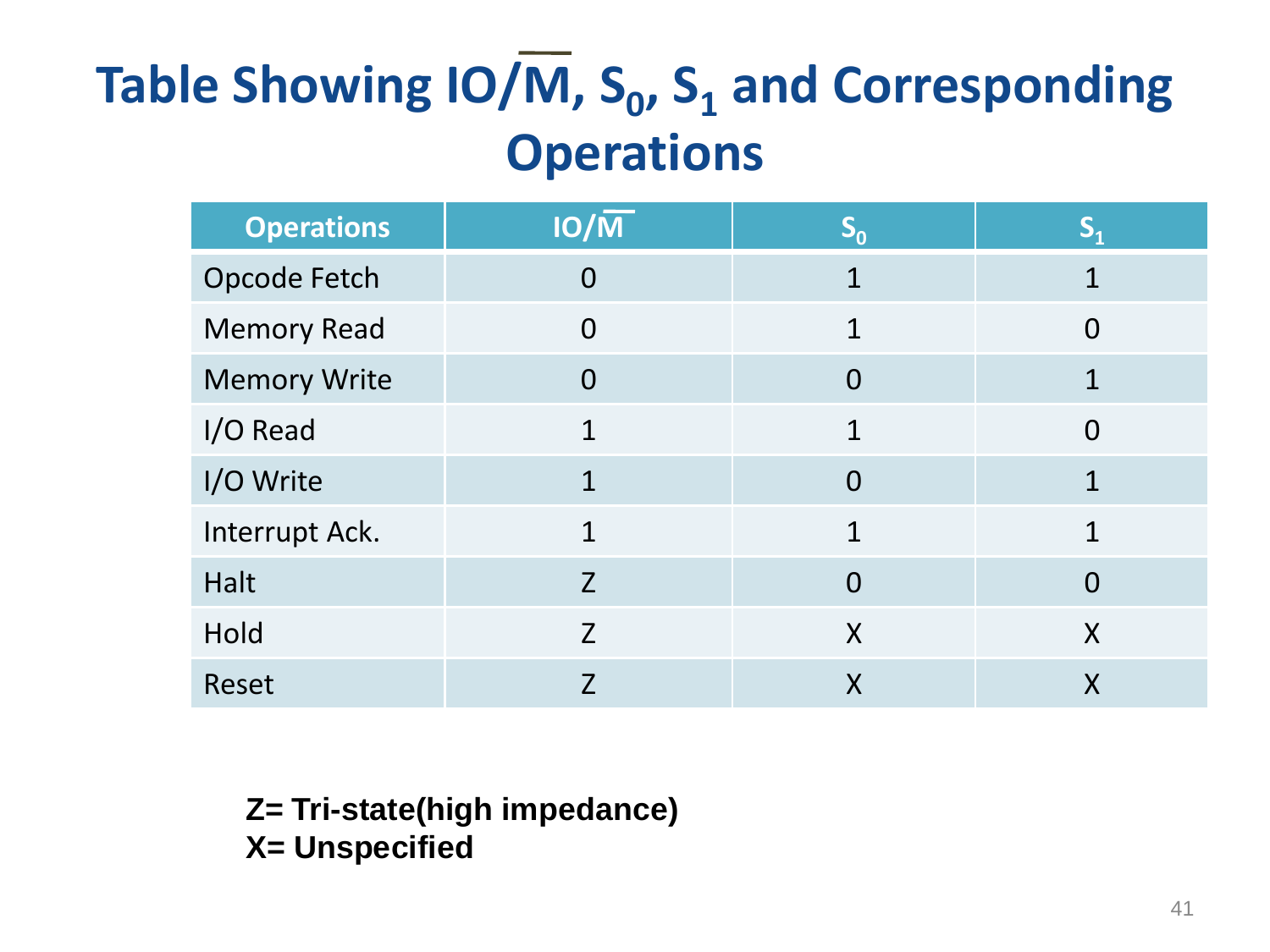## **RD** Pin 32 (Output)

- RD stands for Read.
- It is an active low signal.
- It is a control signal used for Read operation either from memory or from Input device.
- A low signal indicates that data on the data bus must be placed either from selected memory location or from input device.

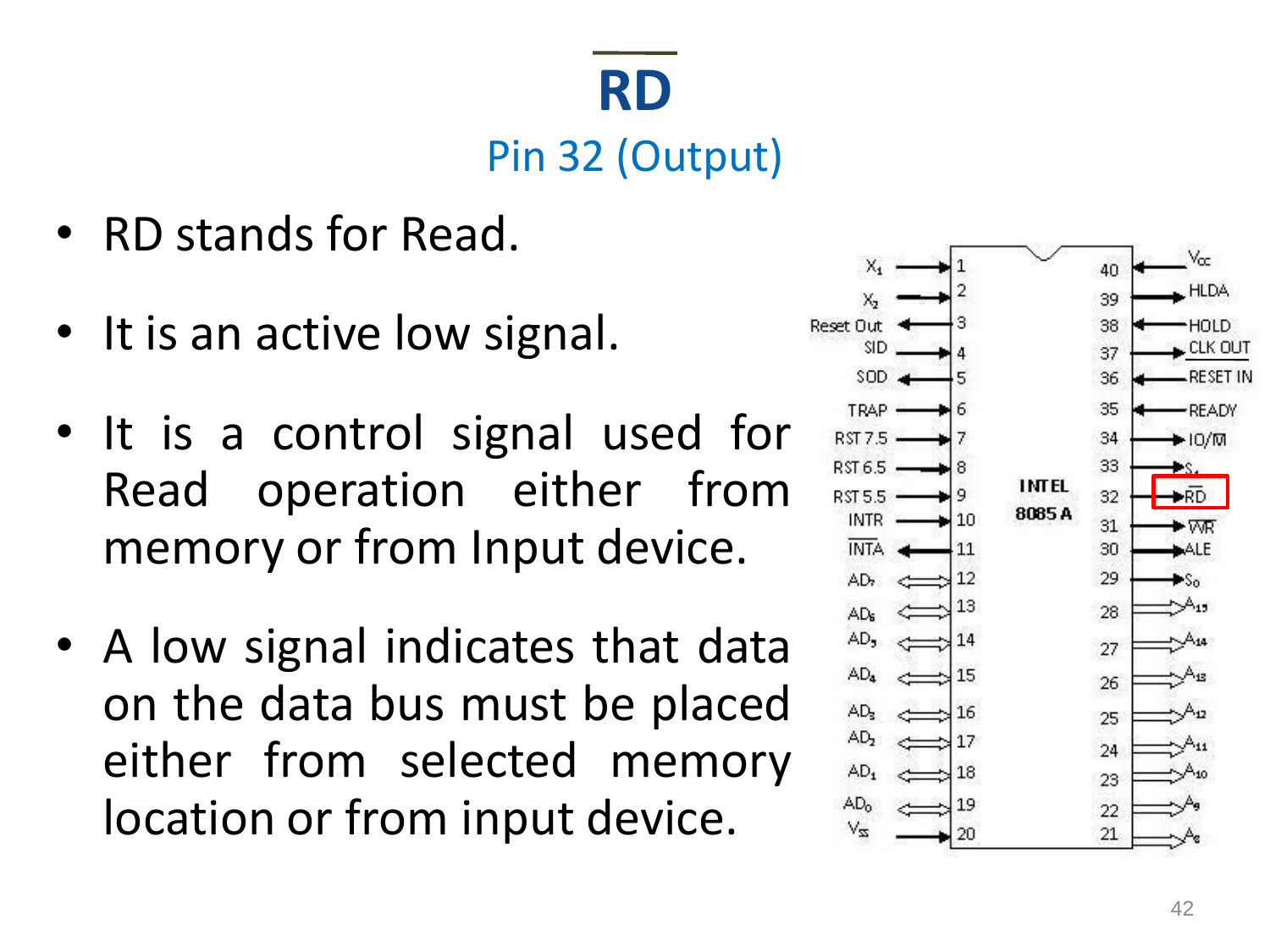### **WR** Pin 31 (Output)

- WR stands for Write.
- It is also active low signal.
- It is a control signal used for Write operation either into memory or into output device.
- A low signal indicates that data on the data bus must be written into selected memory location or into output device.

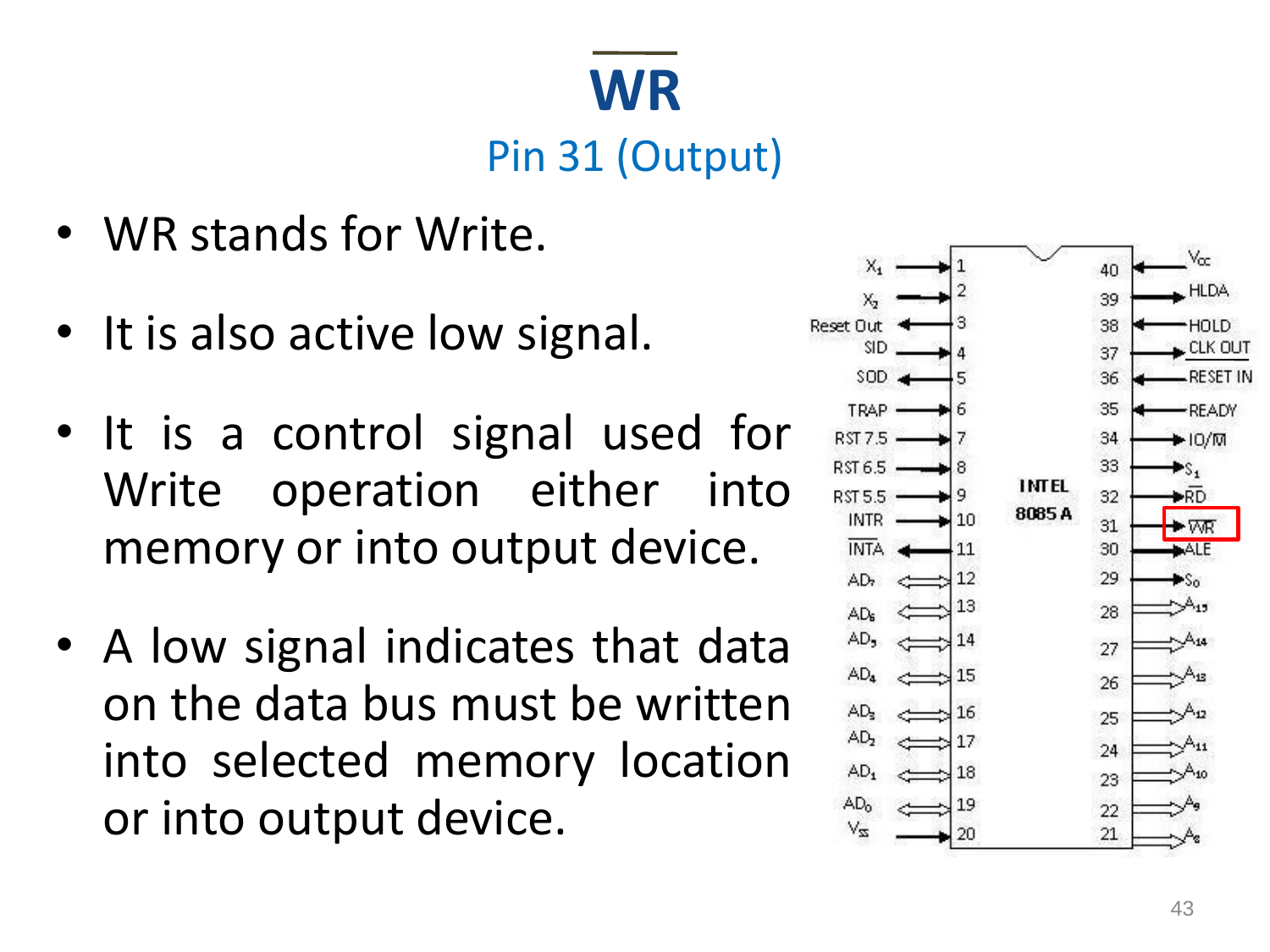# **READY**

#### Pin 35 (Input)

- This pin is used to synchronize slower peripheral devices with fast microprocessor.
- A low level causes the microprocessor to enter into *wait state*.
- The microprocessor remains in wait state until the input at this pin goes high.

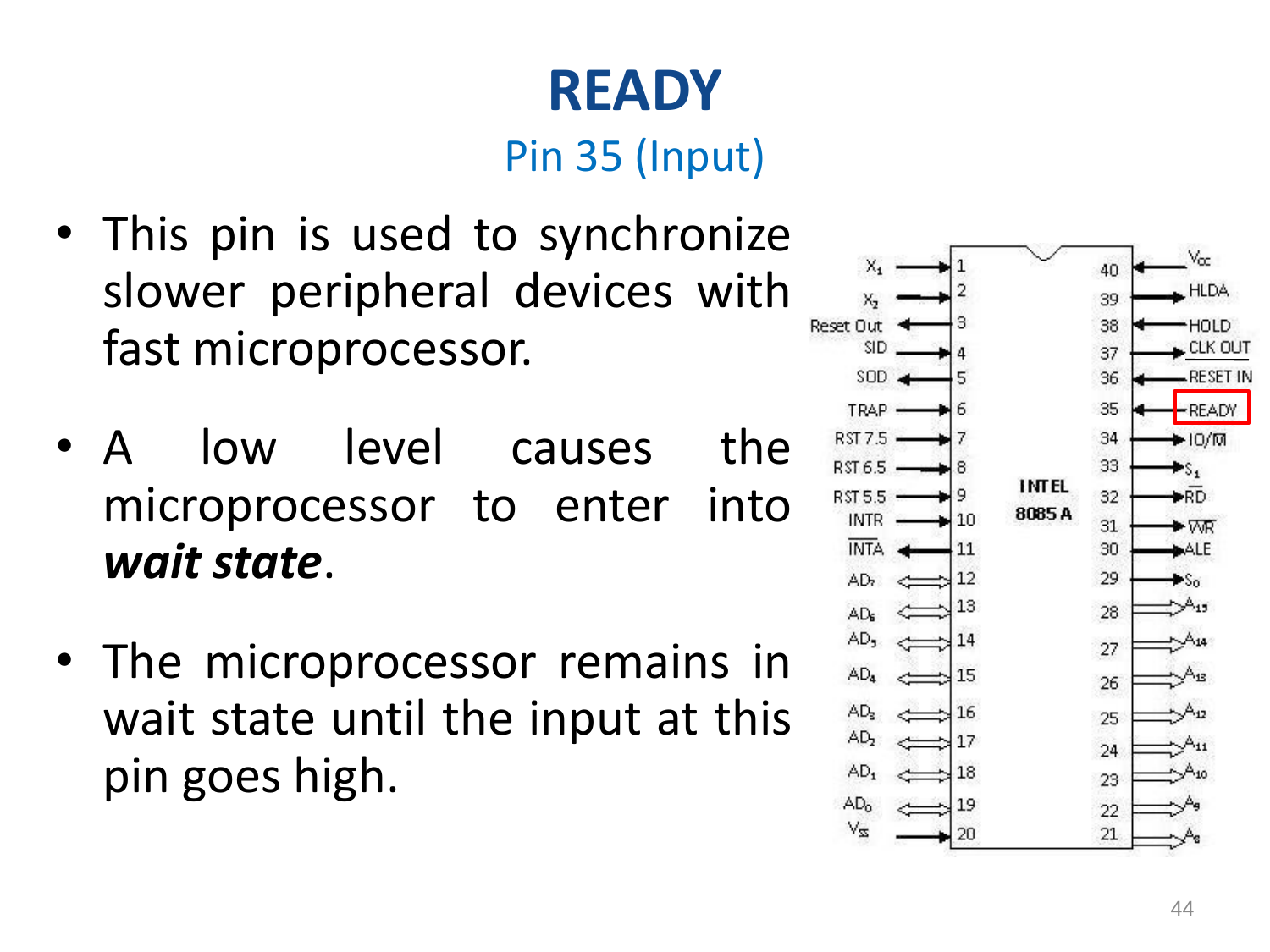# **HOLD**

Pin 38 (Input)

- HOLD pin is used to request the microprocessor for DMA transfer.
- A high signal on this pin is a request to microprocessor to relinquish the hold on buses.
- This request is sent by DMA controller.
- Intel 8257 and Intel 8237 are two DMA controllers.

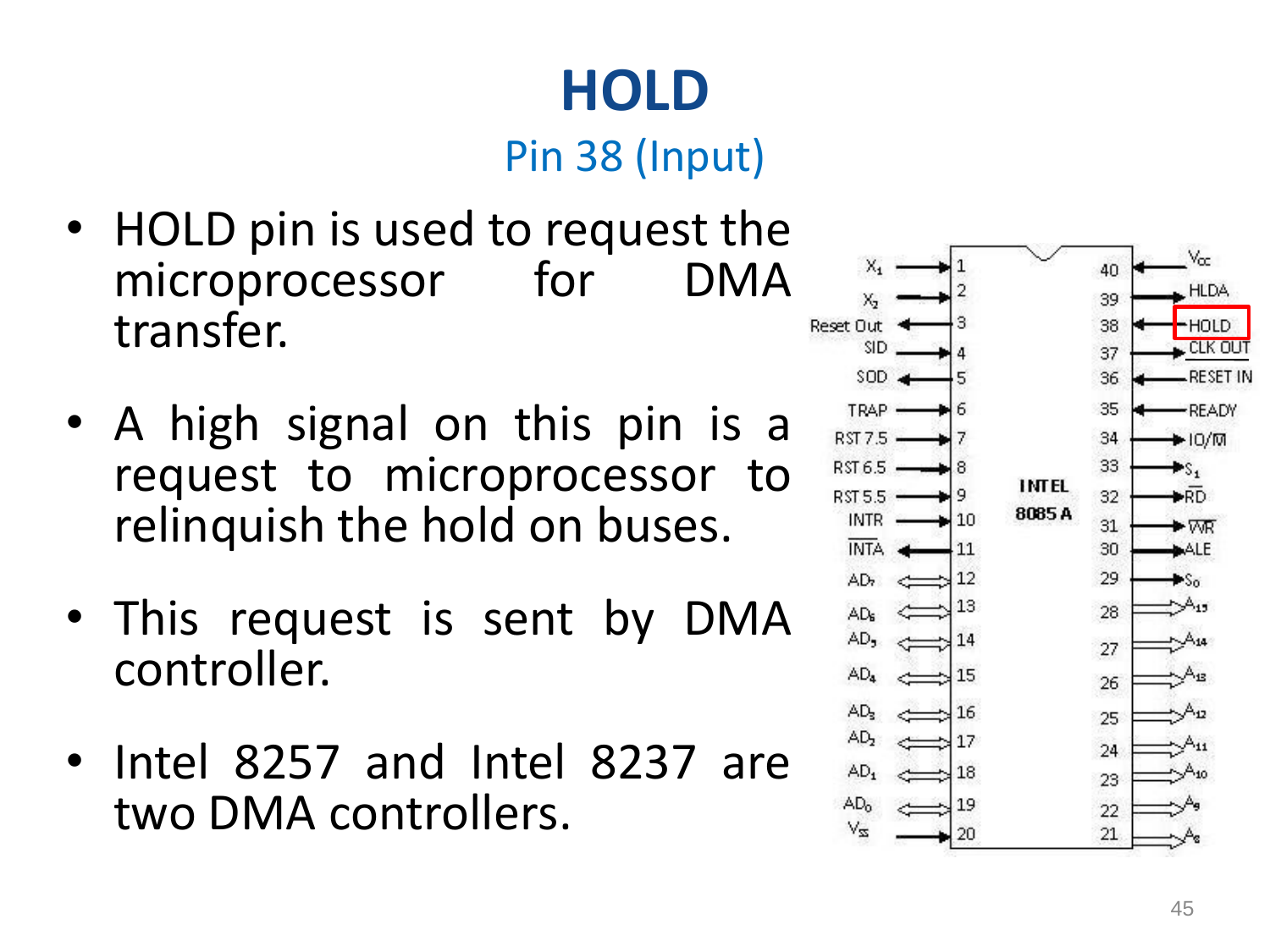# **HLDA**

#### Pin 39 (Output)

- HLDA stands for Hold Acknowledge.
- The microprocessor uses this pin to acknowledge the receipt of HOLD signal.
- When HLDA signal goes high, address bus, data bus, RD, WR, IO/M pins are *tri-stated*.
- This means they are cut-off from external environment.

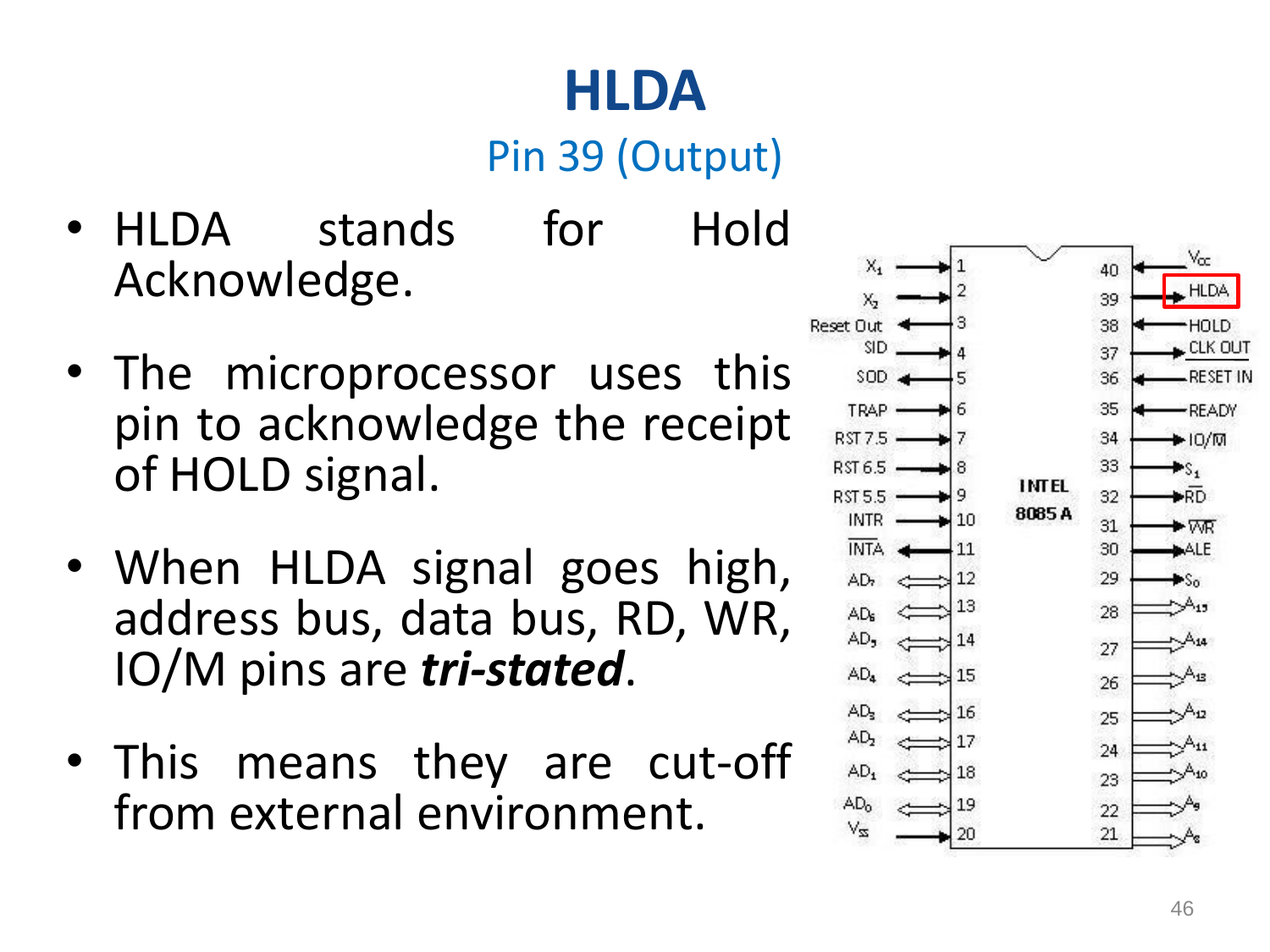## **HLDA**

Pin 39 (Output)

- The control of these buses goes to DMA Controller.
- Control remains at DMA Controller until HOLD is held high.
- When HOLD goes low, HLDA also goes low and the microprocessor takes control of the buses.